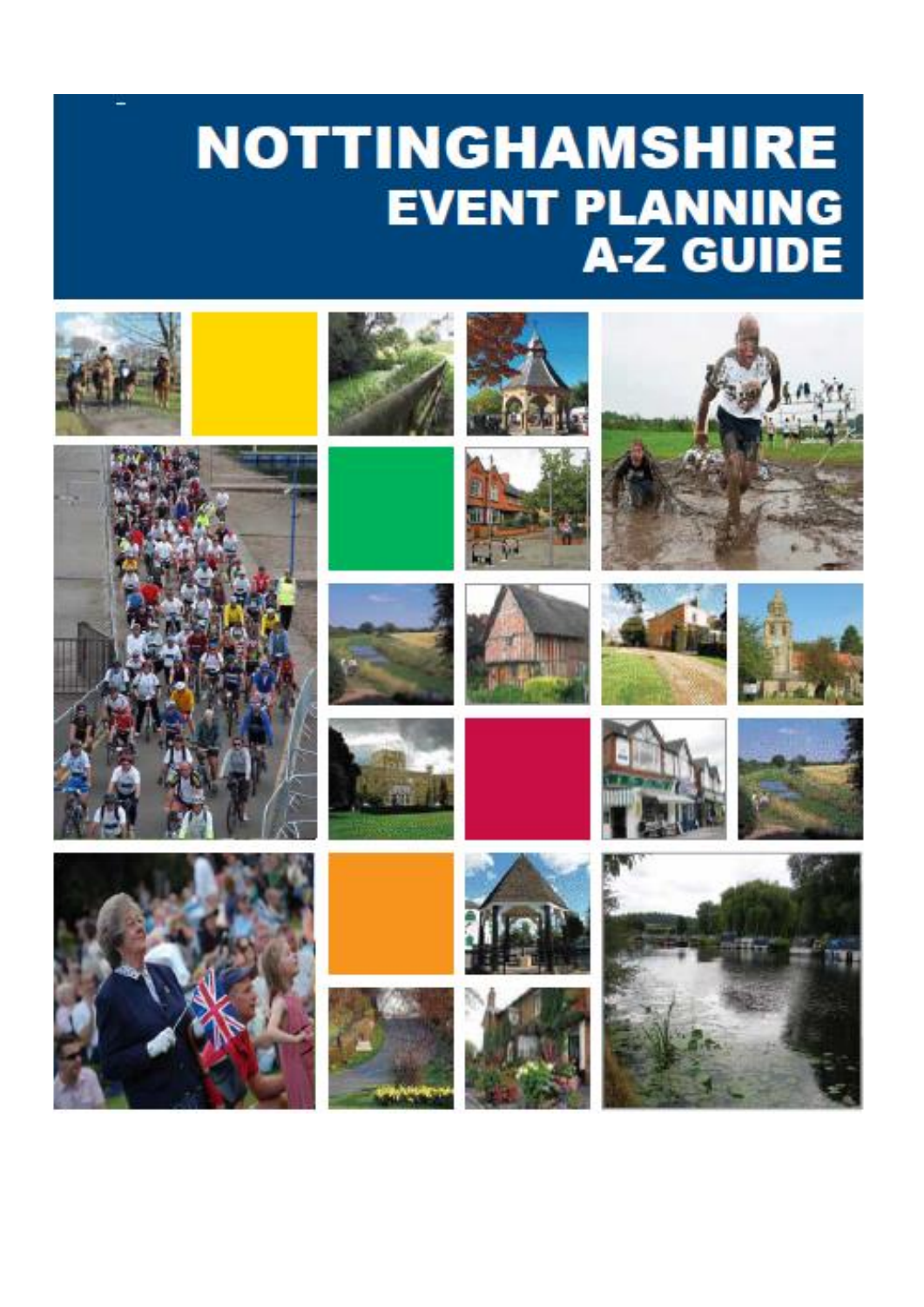## **Are you planning an event in Nottinghamshire?**

Whether your event is large or small, if you need some guidance during the planning process, then this guide aims to help.

This guide has been compiled in order to offer practical advice to event organisers and should help in the delivery of safe, legal and successful events. The guide provides an alphabetical list of topics that we frequently receive questions about, covering common issues such as licensing, policing, road closure, food safety etc. It also gives contact numbers and links to useful websites. To request new topics be added to the guide please contact us.

It's important to remember that no guide can ever be a fully comprehensive listing. We recommended organisers contact any of the partners mentioned directly if one to one support is required. You may also wish to visit the Health & Safety Executive website too. <https://www.hse.gov.uk/event-safety/> <https://www.thepurpleguide.co.uk/>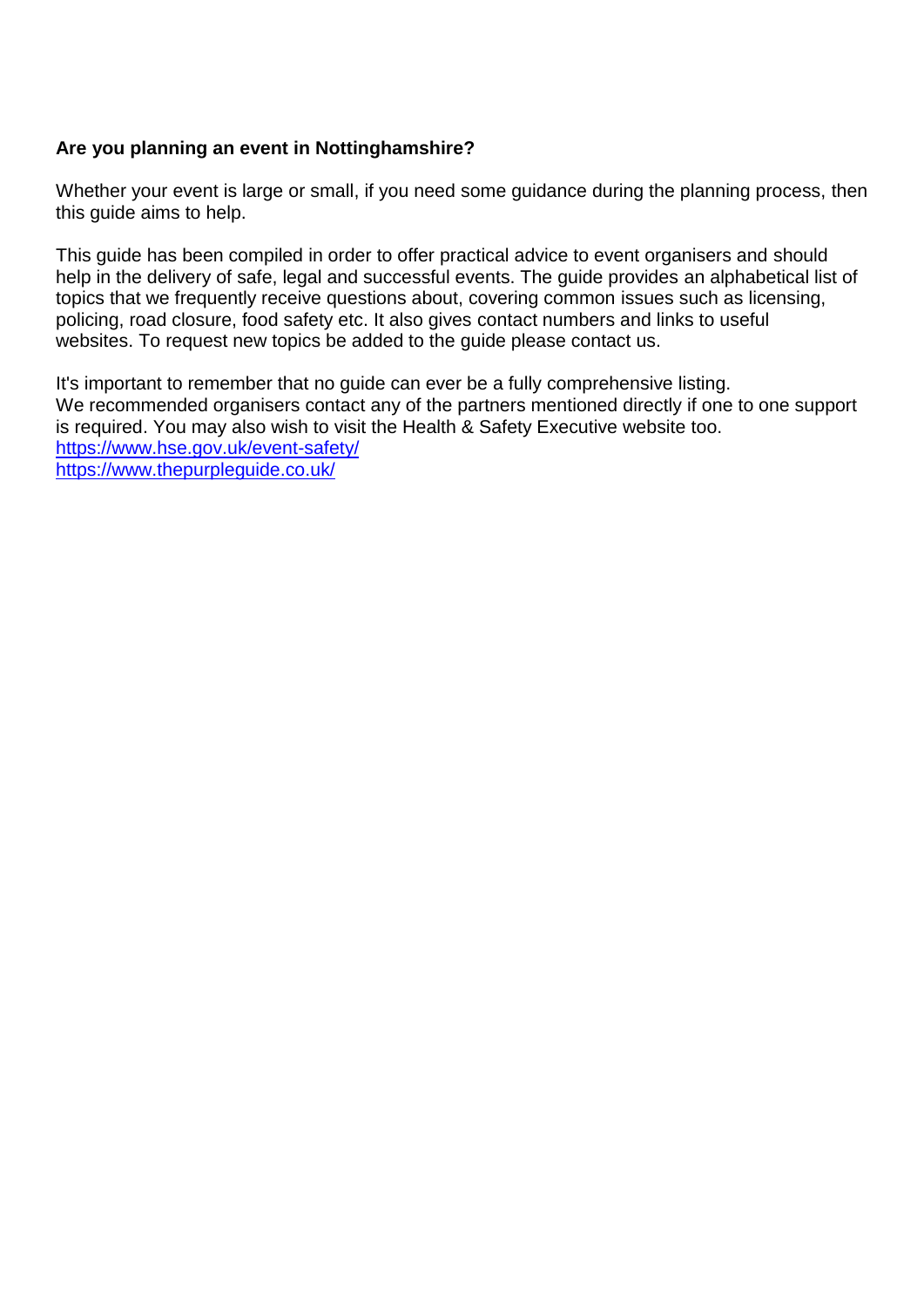| <b>Accident</b><br>Reporting      | Any accidents and incidents which occur during an event should be recorded in<br>a log book, noting the name and address of the person(s) involved, the nature<br>of the injuries and how they occurred.<br>All incidents, accidents and near misses should be investigated. Details of<br>findings should be recorded for future reference. Where a serious accident or<br>fatality has occurred then measures should be taken to preserve the scene of<br>the incident until the health and safety enforcing authority (usually the local<br>borough or district council) have been able to carry out the investigation.<br>First aid providers should give the organisers notes on any medical treatment<br>given so that the information can be used to forecast coverage for future<br>events.<br>Certain accidents and dangerous occurrences are reportable under the |
|-----------------------------------|-----------------------------------------------------------------------------------------------------------------------------------------------------------------------------------------------------------------------------------------------------------------------------------------------------------------------------------------------------------------------------------------------------------------------------------------------------------------------------------------------------------------------------------------------------------------------------------------------------------------------------------------------------------------------------------------------------------------------------------------------------------------------------------------------------------------------------------------------------------------------------|
|                                   | Reporting of Injuries, Diseases and Dangerous Occurrences Regulations<br>(RIDDOR) 1995. An event organiser must report work related accidents if an<br>employee, self-employed person or a member of the public on premises under<br>their control is killed, suffers a certain type of major injury or is taken to<br>hospital. For more information visit www.hse.gov.uk/riddor                                                                                                                                                                                                                                                                                                                                                                                                                                                                                           |
|                                   | Note: Accidents and near misses should always be reported to your insurance<br>company.                                                                                                                                                                                                                                                                                                                                                                                                                                                                                                                                                                                                                                                                                                                                                                                     |
| <b>Child</b><br><b>Protection</b> | It might be difficult to accept, but every child can be hurt, put at risk of harm or<br>abused, regardless of their age, gender, religion, or ethnicity.                                                                                                                                                                                                                                                                                                                                                                                                                                                                                                                                                                                                                                                                                                                    |
|                                   | Child Protection (also known as Safeguarding) simply means:                                                                                                                                                                                                                                                                                                                                                                                                                                                                                                                                                                                                                                                                                                                                                                                                                 |
|                                   | protecting children from maltreatment<br>preventing impairment of children's health or development<br>ensuring that children are growing up in circumstances consistent with<br>the provision of safe and effective care.                                                                                                                                                                                                                                                                                                                                                                                                                                                                                                                                                                                                                                                   |
|                                   | When planning events that will involve children, make sure your arrangements<br>are:                                                                                                                                                                                                                                                                                                                                                                                                                                                                                                                                                                                                                                                                                                                                                                                        |
|                                   | as safe as possible<br>enjoyable and rewarding for all involved<br>compliant with legislation.                                                                                                                                                                                                                                                                                                                                                                                                                                                                                                                                                                                                                                                                                                                                                                              |
|                                   | It is very difficult to design a one-size-fits-all approach to child protection,<br>therefore the actions undertaken to protect children at events need to be<br>personalised according to the particular environment and risk.                                                                                                                                                                                                                                                                                                                                                                                                                                                                                                                                                                                                                                             |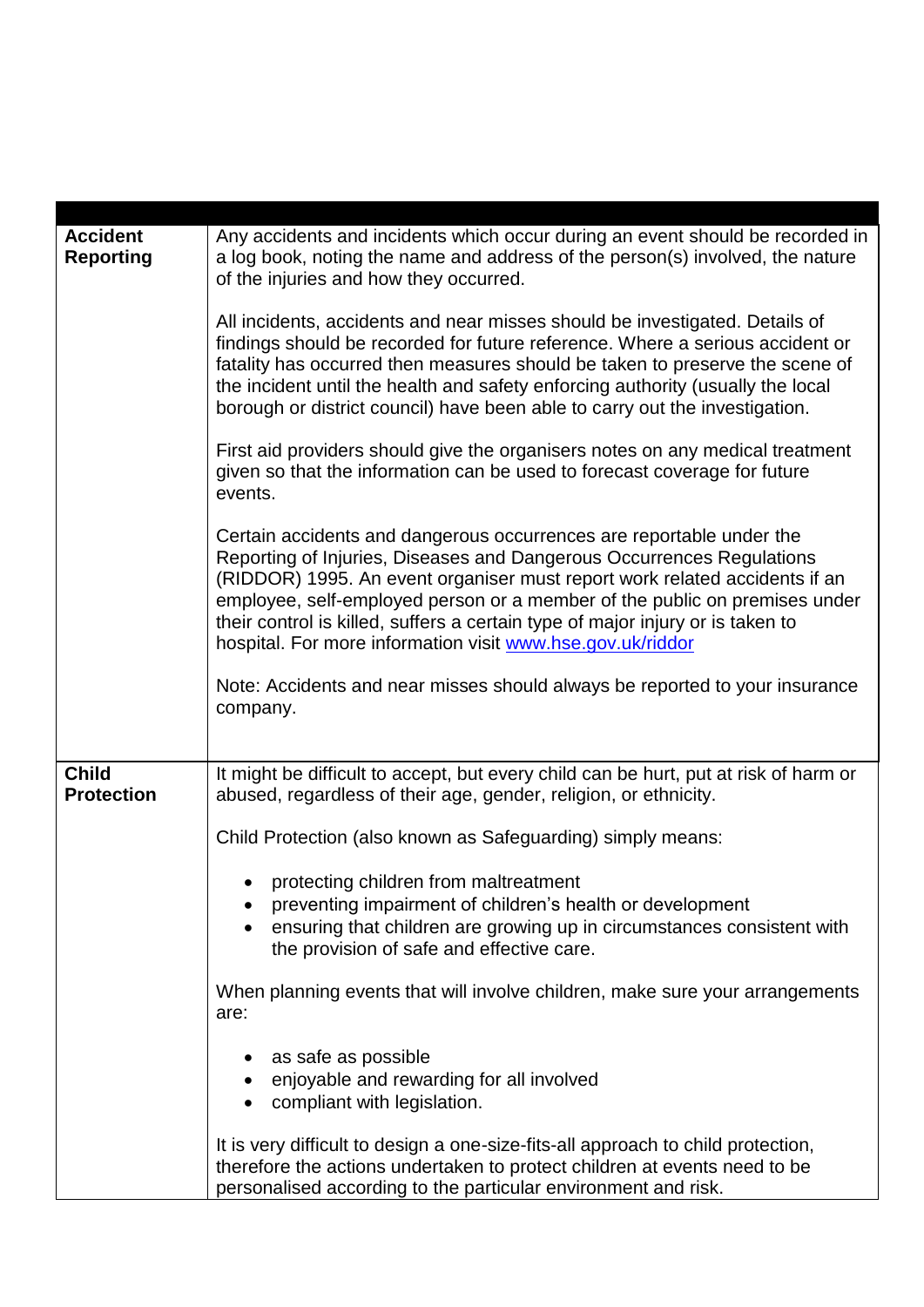|                                    | It is recommended that all event organisers:                                                                                                                                                                                                                                                                                                                                                                                                                                                                                                                                                              |
|------------------------------------|-----------------------------------------------------------------------------------------------------------------------------------------------------------------------------------------------------------------------------------------------------------------------------------------------------------------------------------------------------------------------------------------------------------------------------------------------------------------------------------------------------------------------------------------------------------------------------------------------------------|
|                                    | designate a competent person to act as the welfare officer for all child<br>$\bullet$<br>protection matters<br>agree a recruitment protocol and ensure volunteers and staff are vetted<br>as to suitability to work with children (as deemed appropriate)<br>develop a written policy with clearly laid out standards and codes of<br>conducts to protect child welfare e.g. procedures for dealing with lost<br>children, dispensing medical treatment, leading activities with children<br>etc.                                                                                                         |
|                                    | Child protection does not need to be over burdensome. Whatever you develop,<br>it should be simple, effective and usable.                                                                                                                                                                                                                                                                                                                                                                                                                                                                                 |
|                                    | For more advice visit www.safenetwork.org.uk                                                                                                                                                                                                                                                                                                                                                                                                                                                                                                                                                              |
| <b>Contingency</b><br><b>Plans</b> | As part of your event management plan you will need to consider the need for<br>any contingency or emergency plans in order to deal with any unplanned<br>incident during your event.                                                                                                                                                                                                                                                                                                                                                                                                                     |
|                                    | Your event risk assessment will be a good starting point for developing any<br>such plans. This will help you focus on areas that will need to be considered<br>and may include:                                                                                                                                                                                                                                                                                                                                                                                                                          |
|                                    | the type of event, nature of performers, time of day and duration<br>$\bullet$<br>audience profile including age, previous or expected behaviour<br>$\bullet$<br>existence or absence of seating<br>$\bullet$<br>geography of the location and venue<br>$\bullet$<br>potential for fire/explosion<br>structural failure<br>crowd surge/collapse<br>public disorder<br>lighting or power failure<br>weather, e.g. excessive heat/cold/rain<br>$\bullet$<br>safety equipment failure such as PA system<br>delayed start, curtailment or abandonment of the event<br>partial or whole evacuation of the site |
|                                    | Your plan should provide a flexible response whatever the incident,<br>environment or available resources at the time. The person responsible for the<br>plan must have a broad appreciation of the issues above. This person does not<br>necessarily have to be the event organiser, and in many cases there should be<br>separate person responsible for event safety.                                                                                                                                                                                                                                  |
|                                    | Your plan will need to consider the involvement of other agencies such as the<br>emergency services or local authority. For larger events it may be that such<br>agencies should be involved in the planning stages of the event. For smaller<br>events it may be that such agencies just require notification and broad details<br>about the event. Either way event organisers need to consider how they intend<br>to engage with such agencies in the event of a major incident.                                                                                                                       |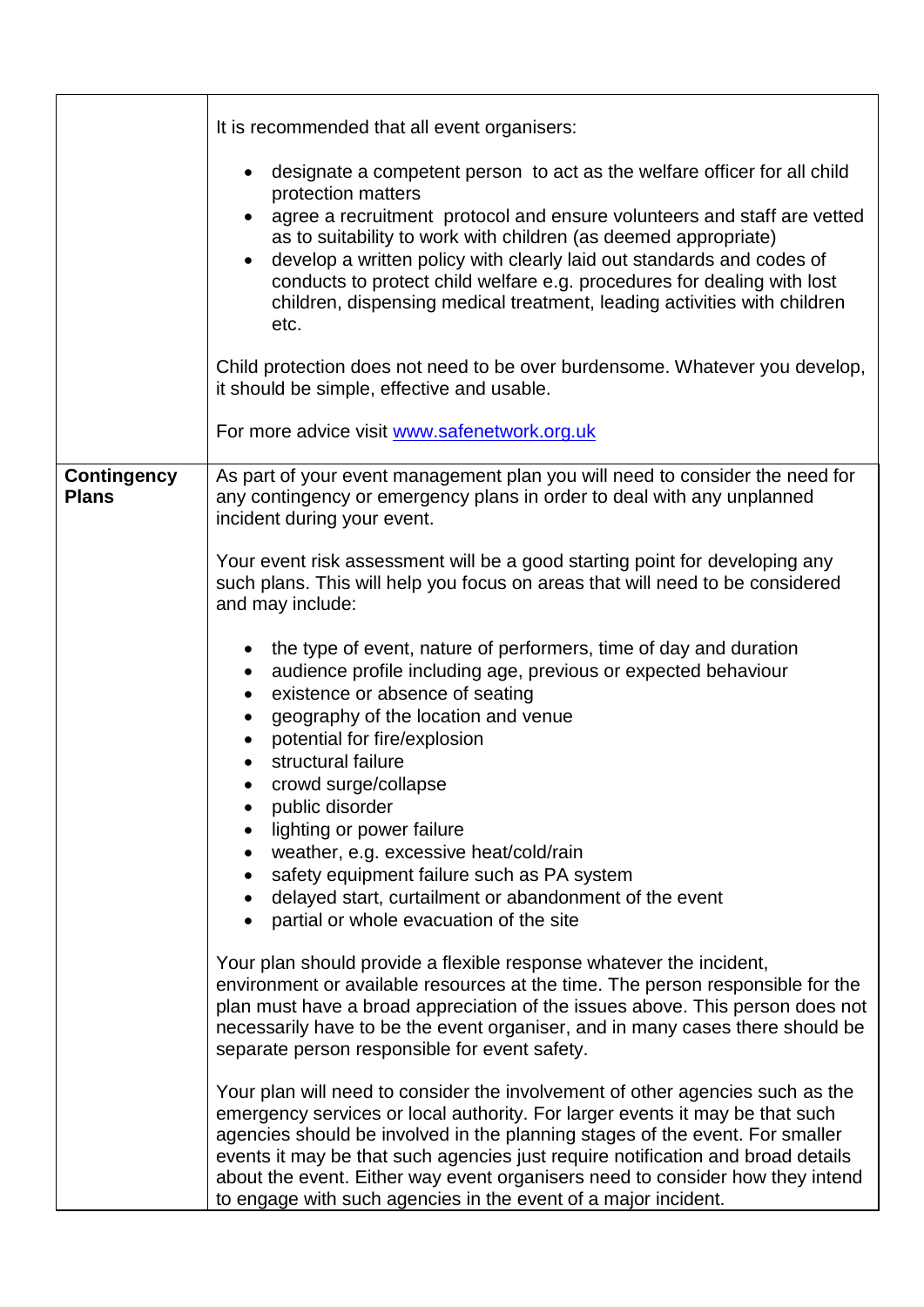|                                                                             | For more information visit www.nottinghamshire.gov.uk/caring/emergencies                                                                                                                                                                                                                                                                                                                                                                                                                                                                                                                                                                                                                                                                                                                                                                                                                                                             |
|-----------------------------------------------------------------------------|--------------------------------------------------------------------------------------------------------------------------------------------------------------------------------------------------------------------------------------------------------------------------------------------------------------------------------------------------------------------------------------------------------------------------------------------------------------------------------------------------------------------------------------------------------------------------------------------------------------------------------------------------------------------------------------------------------------------------------------------------------------------------------------------------------------------------------------------------------------------------------------------------------------------------------------|
| <b>Control Centre</b>                                                       | A control centre is a useful addition to large events and acts as a central<br>administration office for the management team, contractors and/ or partners<br>such as the emergency services and local council. When planning a control<br>centre give consideration to the location on site, the structure chosen and the<br>equipment you will need inside e.g. site plans, radios, computers etc. It's<br>recommended that you ensure there is a dedicated member of staff to facilitate<br>the running of the centre, keeping logs of enquiries and actions taken.                                                                                                                                                                                                                                                                                                                                                               |
| <b>Criminal</b><br><b>Records</b><br>(Disclosure<br>and Barring<br>Service) | The Disclosure and Barring Service (DBS) helps employers make safer<br>recruitment decisions and prevent unsuitable people from working with<br>vulnerable groups, including children. It replaces the Criminal Records Bureau<br>(CRB) and Independent Safeguarding Authority (ISA).<br>The DBS are responsible for:<br>• processing requests for criminal records checks<br>• deciding whether it is appropriate for a person to be placed on or removed<br>from a barred list<br>• placing or removing people from the DBS children's barred list and adults'<br>barred list for England, Wales and Northern Ireland<br>As an event organiser you will need to consider whether or not you get your<br>team members checked by the DBS, depending upon the frequency and<br>intensity of their contact with children or vulnerable people.<br>For more information visit https://www.gov.uk/criminal-record-checks-apply-<br>role |
| <b>Electricity</b>                                                          | The unsafe use of electricity at events is one of the most common causes for<br>health and safety concern. Electricity can kill yet domestic plugs and sockets<br>and poor cabling systems are frequently used outdoors in all weathers, risking<br>serious harm.<br>When installing or using outdoor electrical cabling systems ensure that they are<br>supervised by a suitably competent person and are:<br>a) suitable for outdoor usage, free from visible defects and laid out in a way<br>that should not cause a trip hazard or be likely to sustain damage.<br>b) protected from power surges or damage by means of by a RCD<br>c) connected to a safe and reliable power source<br>If third parties bring portable electrical equipment on to an event site ensure<br>that they can demonstrate that is has been maintained correctly and has been<br>subject to PAT testing in the last 12 months.                        |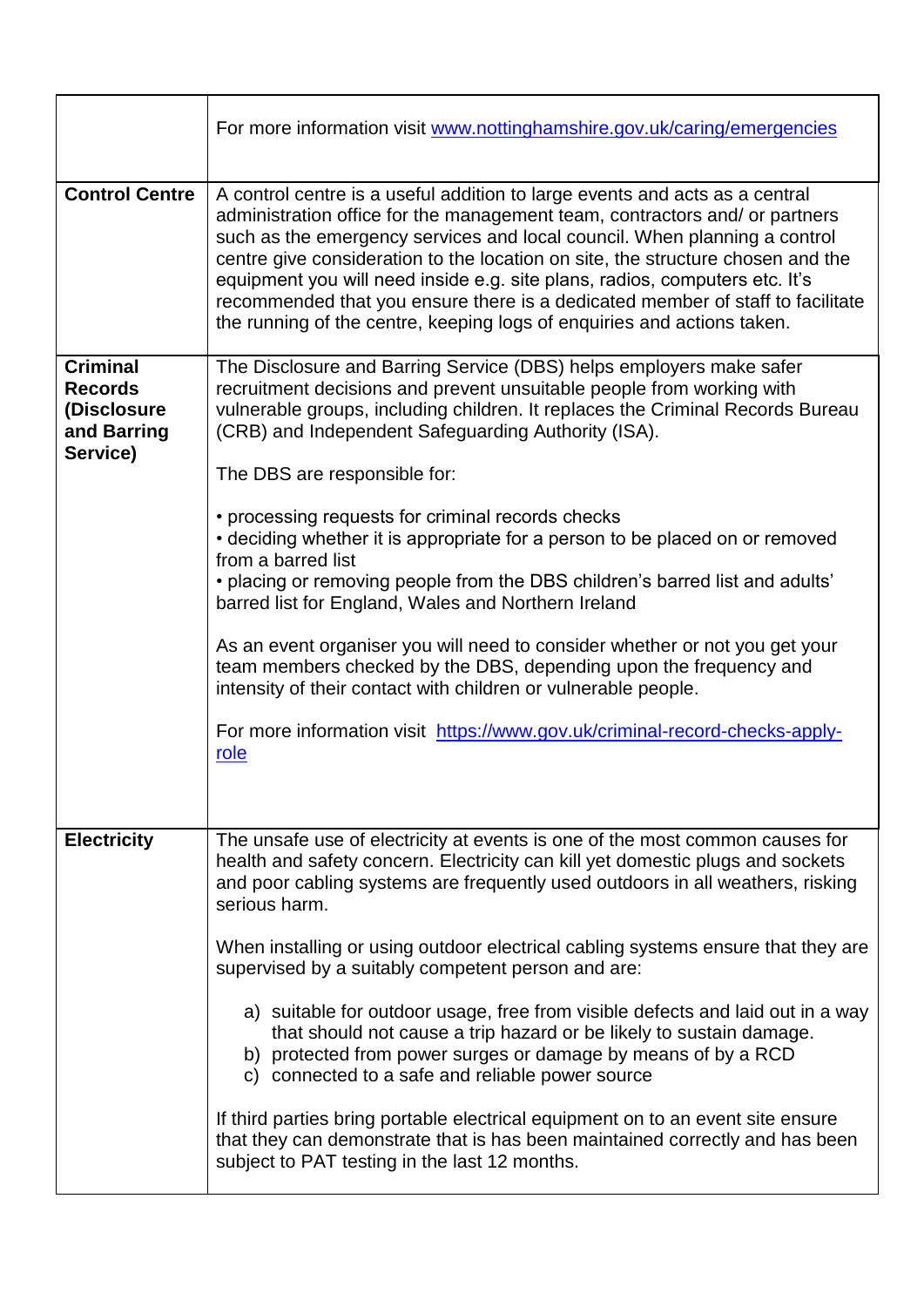| <b>Event</b><br><b>Management</b><br>Plan | An event management plan should include an overview of all the arrangements<br>being made for the event and be shared amongst the co-ordinating team and, if<br>relevant, with external partners such as the emergency services. The contents<br>will vary according to the nature of the event but should usually feature:<br><b>Event Overview</b><br><b>Management Structure</b><br>Health & Safety Policies (including Risk Assessments)<br>٠<br><b>Traffic Management Plans</b><br>$\bullet$<br><b>Stewarding Plans</b><br>Medical plan<br><b>Welfare Facilities</b><br>$\bullet$<br>Details of 3rd Party Suppliers and Contractors<br>$\bullet$<br><b>Communications Systems</b><br><b>Contingency Plans</b>                                                                                                                                                                                                                                                                                                                                                                                                                                                                                                                                                                                                                                                                                                                                                                                                                                                                                                                                                                                                                                                                                                                                                                                                                                                                                       |
|-------------------------------------------|----------------------------------------------------------------------------------------------------------------------------------------------------------------------------------------------------------------------------------------------------------------------------------------------------------------------------------------------------------------------------------------------------------------------------------------------------------------------------------------------------------------------------------------------------------------------------------------------------------------------------------------------------------------------------------------------------------------------------------------------------------------------------------------------------------------------------------------------------------------------------------------------------------------------------------------------------------------------------------------------------------------------------------------------------------------------------------------------------------------------------------------------------------------------------------------------------------------------------------------------------------------------------------------------------------------------------------------------------------------------------------------------------------------------------------------------------------------------------------------------------------------------------------------------------------------------------------------------------------------------------------------------------------------------------------------------------------------------------------------------------------------------------------------------------------------------------------------------------------------------------------------------------------------------------------------------------------------------------------------------------------|
| Fairground<br><b>Rides</b>                | If you wish to include amusement rides at your event, it is important to obtain<br>safety information about the device from the operator. This is to ensure that the<br>siting and operation of the device does not:<br>compromise safety in relation to the overall risk assessment for the<br>event;<br>block the emergency access routes; or<br>cause audience congestion problems.<br>Check the competency of the operator. Are they able to demonstrate<br>compliance with legislation or codes of practice? Are they a member of an<br>association? Do they have current insurance? Does each amusement have a<br>current certificate of thorough examination from an inspection body? What<br>experience have they had in operating the amusement? What safety<br>information can they supply in relation to the amusement?<br>Ask the operator for copies of their own risk assessment and safety information<br>and incorporate this into your overall risk assessment for the event.<br>Determine appropriate setting-up times, operating times and dismantling times.<br>Amusements should be set up before the audience enters or approaches the<br>event. Make sure that the amusement is not dismantled until all members of<br>the audience have left or are at a safe distance. Vehicle movements are often<br>prohibited during events and amusement operators need to be informed about<br>this policy.<br>Ensure that suitable space has been allocated for the amusement. Space is<br>one of the most important considerations for any amusement. This does not<br>just include space on the ground but often space above. Obstacles such as<br>large trees, overhead-cables and power lines can cause major hazards to the<br>safe operation. The sides and rear of the amusement may need barriers to<br>prevent members of the audience being exposed to hazardous parts of the<br>equipment. The space allocation must therefore be considered in your venue<br>and site design. |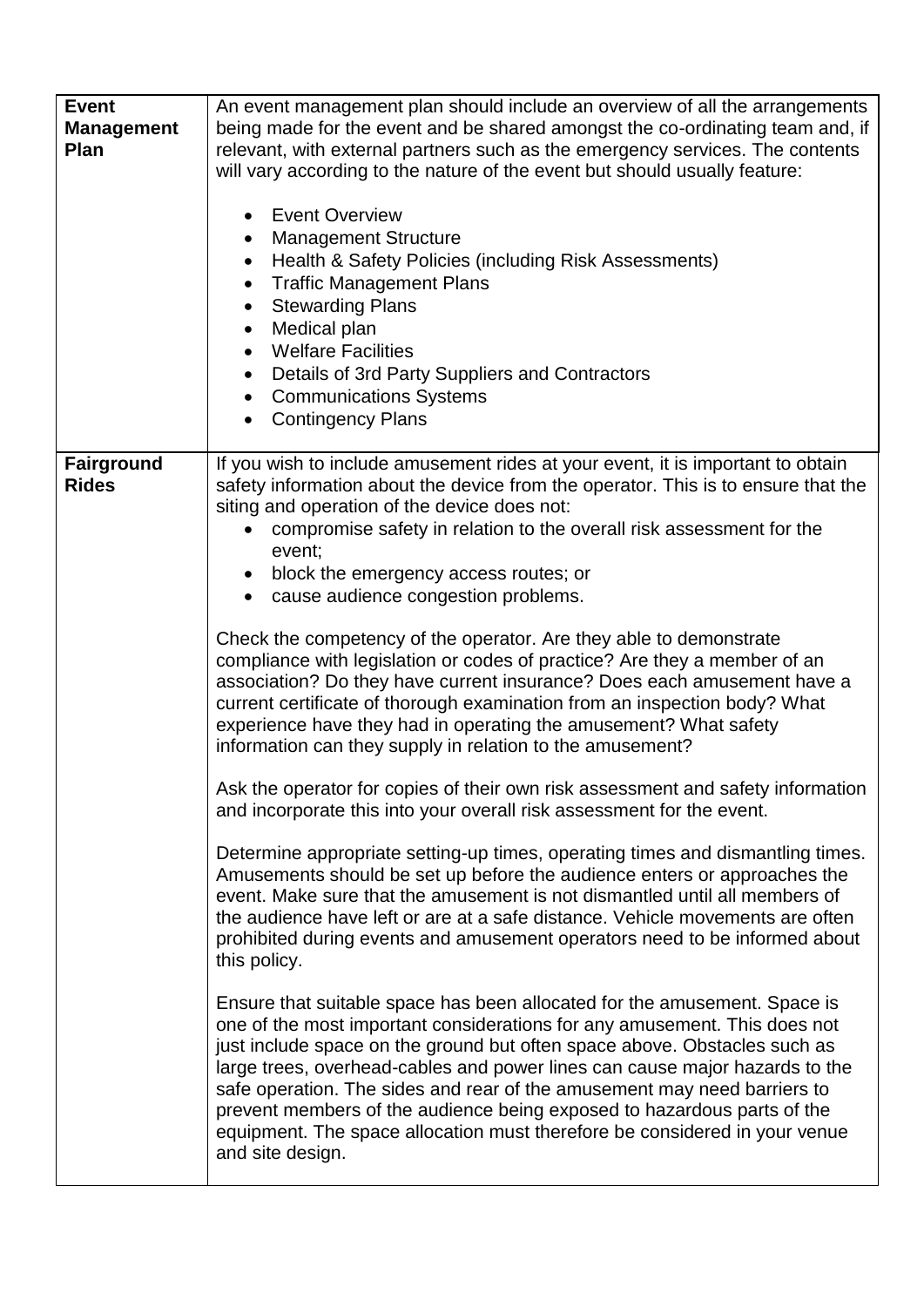|                    | When planning the positioning of the amusement, consider emergency access<br>routes as well as space for members of the audience who may be queuing to<br>ride on the amusement. Space may also be needed for family, friends and<br>others to comfortably watch the amusement.                                                                                                                                                                                                                                                                |
|--------------------|------------------------------------------------------------------------------------------------------------------------------------------------------------------------------------------------------------------------------------------------------------------------------------------------------------------------------------------------------------------------------------------------------------------------------------------------------------------------------------------------------------------------------------------------|
| <b>Fire Safety</b> | There is a risk of fire at all events and precautions must be taken accordingly                                                                                                                                                                                                                                                                                                                                                                                                                                                                |
|                    | A risk assessment should be prepared as part of the event planning process,<br>incorporating actions which will be undertaken to mitigate the risk of fire, for<br>example – provision of an emergency alert system, training for staff in dealing<br>with fire and provision of fire fighting equipment.                                                                                                                                                                                                                                      |
|                    | Fire extinguishing equipment should be provided in accordance with the<br>requirements of the activities being provided. Water, foam or multi-purpose<br>powder extinguishers are generally considered effective, though for electrical<br>fires dry powder or carbon dioxide will be necessary. Fire hydrants should be<br>identified on site plans and kept clear, along with access routes for emergency<br>service vehicles.                                                                                                               |
|                    | Exhibitors should be advised on complying with fire precautions whilst working<br>on site, with conformity checked as part of a pre-event inspection.                                                                                                                                                                                                                                                                                                                                                                                          |
|                    | Site plans should be devised so as to minimize the possibility of a fire<br>spreading from one location to another, keeping a clearance of at least 2/3<br>metres between each stall.                                                                                                                                                                                                                                                                                                                                                          |
|                    | Many event organisers hire equipment such as marquees, stages or furniture<br>may be hired in temporarily for an event – remember to check with the provider<br>for certificates of fire safety issued by the manufacturer.                                                                                                                                                                                                                                                                                                                    |
| <b>Fireworks</b>   | Firework displays should be enjoyable and spectacular occasions – but they<br>obviously need some responsible planning.                                                                                                                                                                                                                                                                                                                                                                                                                        |
|                    | If you are organising a major public event, you will need a robust and detailed<br>approach to planning as well as professional involvement. If you are holding a<br>local firework display, such as those organised by many sports clubs, schools<br>or parish councils, you still need to plan responsibly, but the same level of<br>detail is not necessary or expected. Below are some tips and guidance to help<br>you. Note: fireworks are not to be let off after 11pm, unless on bonfire night,<br>Chinese New Year or New Year's Eve. |
|                    | Before the event                                                                                                                                                                                                                                                                                                                                                                                                                                                                                                                               |
|                    | Think about who will operate the display. There is no reason why you should<br>not light a display yourselves provided it only contains fireworks in categories 1,<br>2 and 3. but remember, category 4 fireworks may only be used by professional<br>firework display operators. In untrained hands they can be lethal.                                                                                                                                                                                                                       |
|                    | Consider whether the site is suitable and large enough for your display,<br>including a bonfire if you are having one. Is there space for the fireworks to<br>land well away from spectators? Remember to check in daylight for overhead                                                                                                                                                                                                                                                                                                       |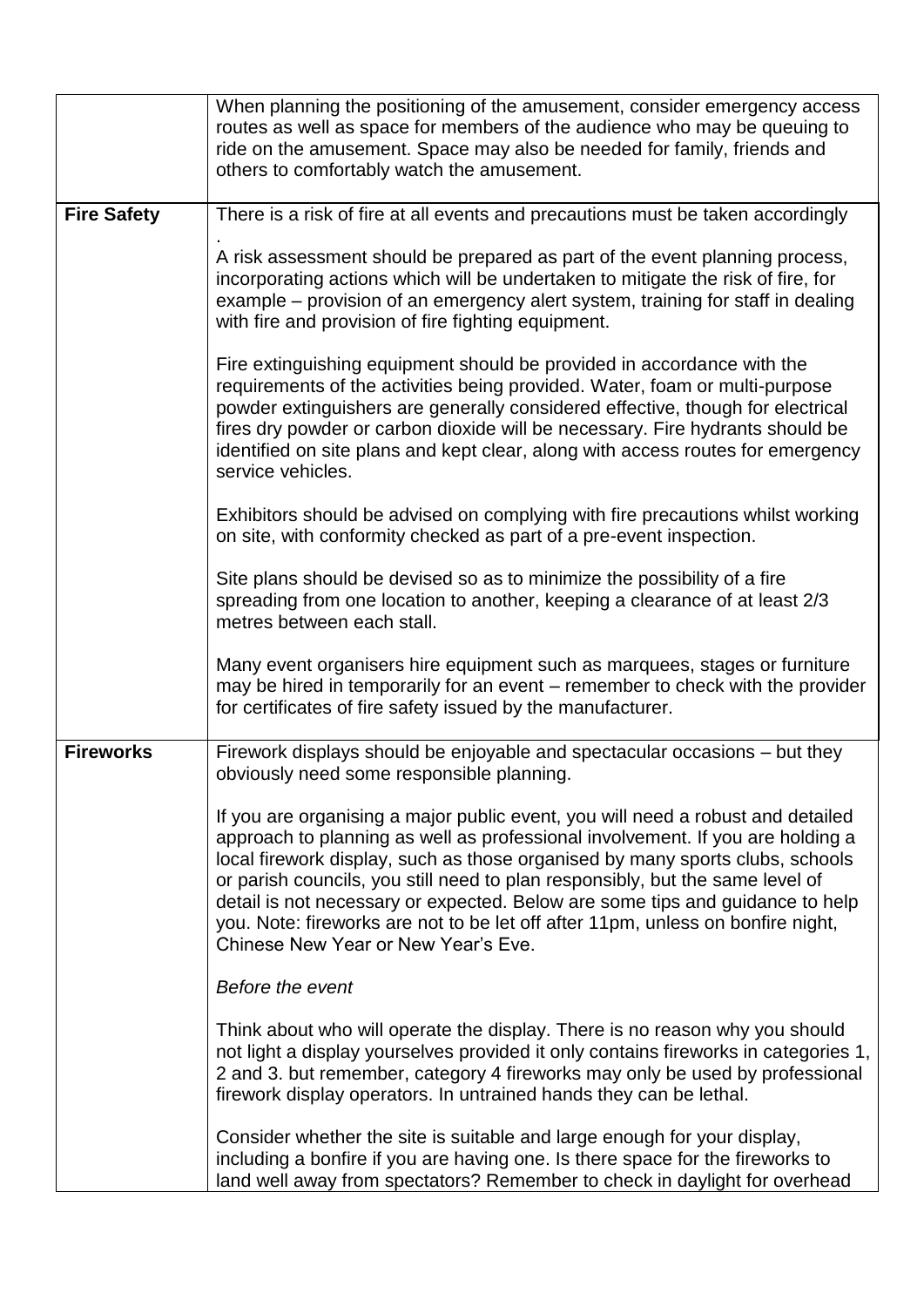| power lines and other obstructions. What is the direction of the prevailing wind?<br>What would happen if it changed?                                                                                                                                                                                                                                                                                                                                                                                                                                                                                                                                                                                                           |
|---------------------------------------------------------------------------------------------------------------------------------------------------------------------------------------------------------------------------------------------------------------------------------------------------------------------------------------------------------------------------------------------------------------------------------------------------------------------------------------------------------------------------------------------------------------------------------------------------------------------------------------------------------------------------------------------------------------------------------|
| Think about what you would do if things go wrong. Make sure there is someone<br>who will be responsible for calling the emergency services.                                                                                                                                                                                                                                                                                                                                                                                                                                                                                                                                                                                     |
| Make sure you obtain the fireworks from a reputable supplier.<br>If the display is to be provided by a professional firework display operator make<br>sure that you are clear on who does what especially in the event of an<br>emergency                                                                                                                                                                                                                                                                                                                                                                                                                                                                                       |
| Ensure you have a suitable place to store the fireworks. Your firework supplier<br>or local authority should be able to advise                                                                                                                                                                                                                                                                                                                                                                                                                                                                                                                                                                                                  |
| On the day of the event                                                                                                                                                                                                                                                                                                                                                                                                                                                                                                                                                                                                                                                                                                         |
| Recheck the site, weather conditions and wind direction<br>Don't let anyone into the zone where the fireworks will fall $-$ or let<br>$\bullet$<br>anyone other than the display operator or firing team into the firing zone<br>or the safety zone around it<br>Discourage spectators from bringing drink onto the site<br>• Don't let spectators bring their own fireworks onto the site                                                                                                                                                                                                                                                                                                                                      |
| If you will also have a bonfire at the display then you should:                                                                                                                                                                                                                                                                                                                                                                                                                                                                                                                                                                                                                                                                 |
| Check the structure is sound and has not been tampered with before<br>lighting it<br>Avoid the use of petrol or paraffin to light the fire<br>Have only one person responsible for lighting the fire. That person, and<br>$\bullet$<br>any helpers, should wear suitable clothing e.g. a substantial outer<br>garment made of wool or other low-flammable material.<br>Make sure that the person lighting the fire and any helpers know what to<br>do in the event of a burn injury or clothing catching fire<br>Never attempt to relight fireworks. Keep well clear of fireworks that have<br>failed to go off<br>Consider the location of the bonfire and possible impact of drifting<br>smoke on nearby roads or train lines |
| The morning after                                                                                                                                                                                                                                                                                                                                                                                                                                                                                                                                                                                                                                                                                                               |
| Carefully check and clear the site. Dispose of fireworks safely. They should<br>never be burnt in a confined space (e.g. a boiler)                                                                                                                                                                                                                                                                                                                                                                                                                                                                                                                                                                                              |
| Additional points to consider if you are organising a major public display                                                                                                                                                                                                                                                                                                                                                                                                                                                                                                                                                                                                                                                      |
| For major displays, particularly those involving category 4 'professional'<br>fireworks or very large number of spectators, a more robust approach is<br>obviously needed.                                                                                                                                                                                                                                                                                                                                                                                                                                                                                                                                                      |
| Plan and mark out the areas for spectators, firing fireworks (and a safety zone<br>around it) as well as an area where the fireworks will fall.                                                                                                                                                                                                                                                                                                                                                                                                                                                                                                                                                                                 |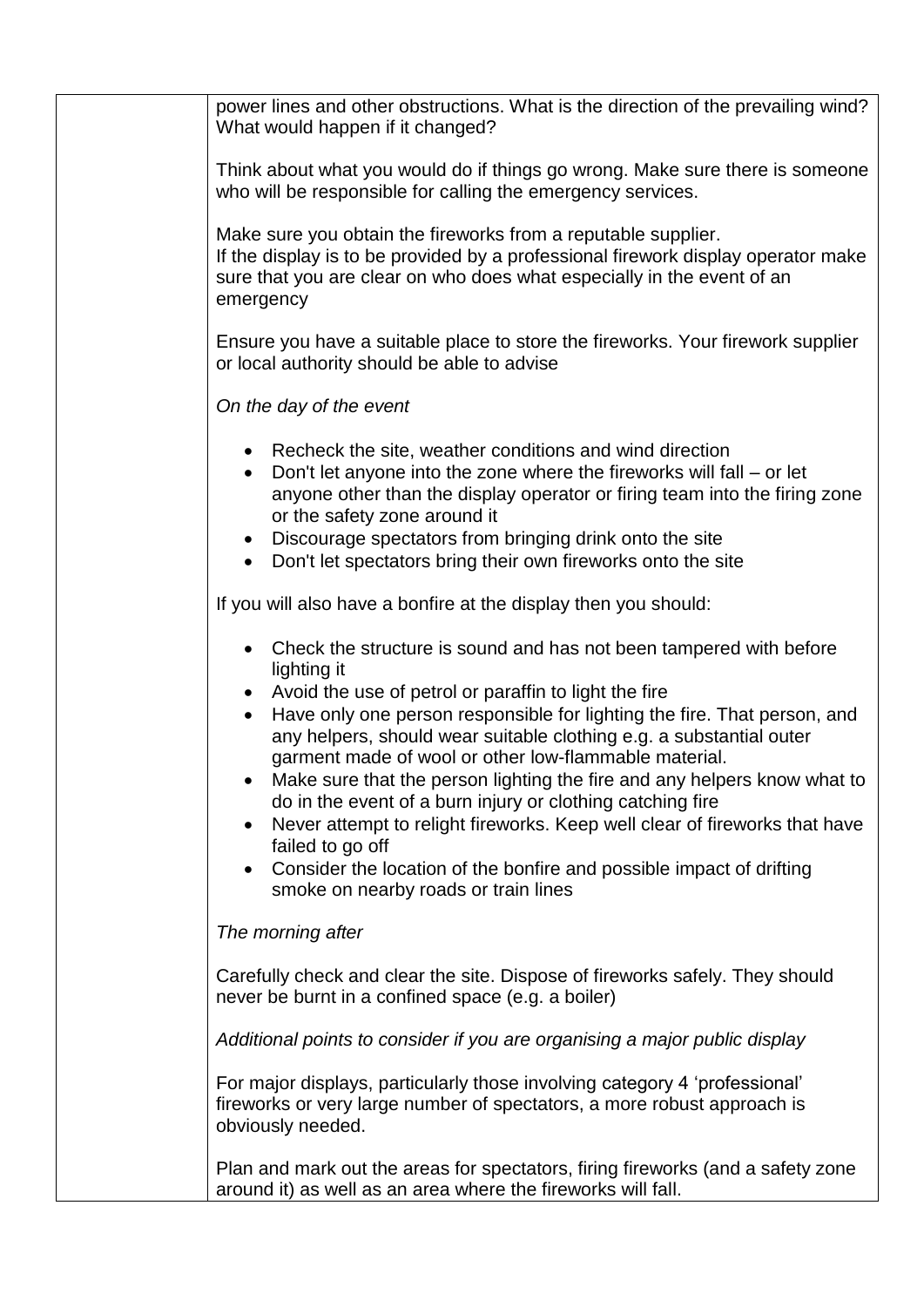|                    | Think about how people will get into and out of the site. Keep pedestrian and<br>vehicle routes apart if possible. Mark exit routes clearly and ensure they are<br>well lit. Ensure emergency vehicles can get access to the site.                                                                                                                                                                                                                                                                                                                                                                                                                                                                                                                                                                                                                                                                                                                                                                                                                                                                              |
|--------------------|-----------------------------------------------------------------------------------------------------------------------------------------------------------------------------------------------------------------------------------------------------------------------------------------------------------------------------------------------------------------------------------------------------------------------------------------------------------------------------------------------------------------------------------------------------------------------------------------------------------------------------------------------------------------------------------------------------------------------------------------------------------------------------------------------------------------------------------------------------------------------------------------------------------------------------------------------------------------------------------------------------------------------------------------------------------------------------------------------------------------|
|                    | Appoint enough stewards/marshals. Make sure they understand what they are<br>to do on the night and what they should do in the event of an emergency.                                                                                                                                                                                                                                                                                                                                                                                                                                                                                                                                                                                                                                                                                                                                                                                                                                                                                                                                                           |
|                    | Contact the emergency services and local authority. If your site is near an<br>airport you may need to contact them                                                                                                                                                                                                                                                                                                                                                                                                                                                                                                                                                                                                                                                                                                                                                                                                                                                                                                                                                                                             |
|                    | Signpost the first aid facilities                                                                                                                                                                                                                                                                                                                                                                                                                                                                                                                                                                                                                                                                                                                                                                                                                                                                                                                                                                                                                                                                               |
|                    | <i><b>Insurance</b></i>                                                                                                                                                                                                                                                                                                                                                                                                                                                                                                                                                                                                                                                                                                                                                                                                                                                                                                                                                                                                                                                                                         |
|                    | Although it is not required by health and safety law, if you are holding a public<br>firework display, it's a good idea to have public liability insurance. Bear in mind<br>that not all companies are used to dealing with this type of event, and as with<br>any other type of insurance, it's worth shopping around: look for a company<br>that's used to insuring firework and other public events - you are likely to get<br>much better deal and avoid unsuitable terms and conditions. If you have<br>difficulty with the standard insurance terms, talk to your insurer and find a way<br>forward; they can often be very helpful.                                                                                                                                                                                                                                                                                                                                                                                                                                                                      |
|                    | For more information see HSE Books:                                                                                                                                                                                                                                                                                                                                                                                                                                                                                                                                                                                                                                                                                                                                                                                                                                                                                                                                                                                                                                                                             |
|                    | Working together on firework displays (HSE Guide)<br>http://www.eig2.org.uk/wp-content/uploads/WTOFD-Blue-Guide.pdf                                                                                                                                                                                                                                                                                                                                                                                                                                                                                                                                                                                                                                                                                                                                                                                                                                                                                                                                                                                             |
|                    | Giving your own firework display (HSE Guide)<br>http://www.eig2.org.uk/wp-content/uploads/WTOFD-Blue-Guide.pdf                                                                                                                                                                                                                                                                                                                                                                                                                                                                                                                                                                                                                                                                                                                                                                                                                                                                                                                                                                                                  |
| <b>First Aid</b>   | Event organisers are required to provide equipment and personnel to enable<br>first aid to be given to anyone who becomes ill or is injured during an event.<br>Voluntary groups such as the Red Cross or the St John Ambulance can<br>provide first aid at events or private contractors can be employed. Most<br>companies and voluntary organisations will ask you to complete a medical risk<br>assessment to enable them to suitably assess the level of medical cover<br>required prior to an agreement being made. When negotiating arrangements it<br>is important to fully check in to the background of the first aid supplier, for<br>example, have they got medical indemnity insurance, what qualifications do<br>their team members have, what equipment will they bring to an event and what<br>records of treatment will be made? Whilst the East Midlands Ambulance<br>Service and the NHS will always assist in major medical cases, where possible<br>event organisers should aim to respond to and treat most basic medical<br>incidents on site and without need for further intervention. |
| <b>Food Safety</b> | People who supply food and drink at an event must comply with the provisions<br>of the Food Safety Act.                                                                                                                                                                                                                                                                                                                                                                                                                                                                                                                                                                                                                                                                                                                                                                                                                                                                                                                                                                                                         |
|                    |                                                                                                                                                                                                                                                                                                                                                                                                                                                                                                                                                                                                                                                                                                                                                                                                                                                                                                                                                                                                                                                                                                                 |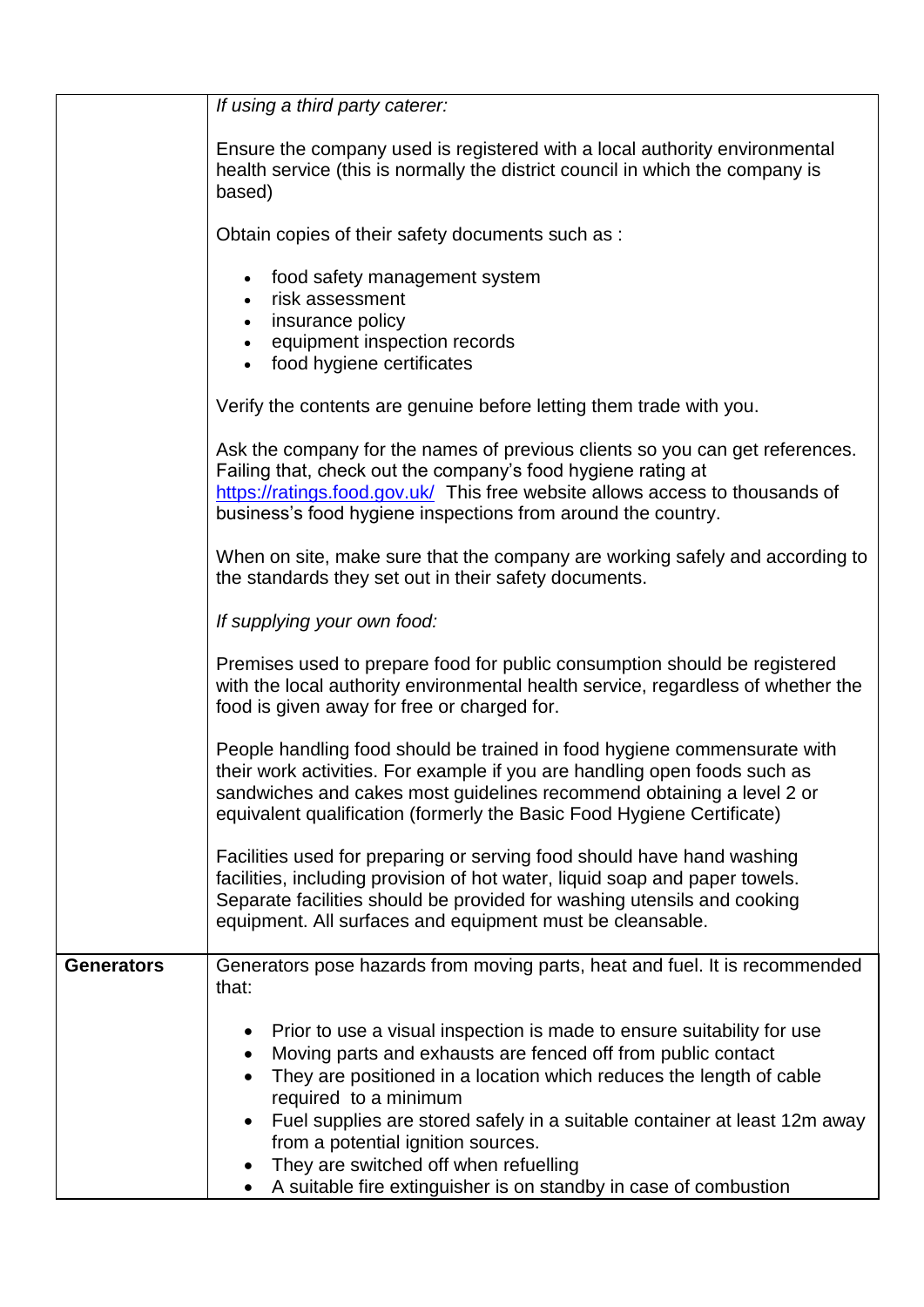| <b>Grazing Land</b> | Take the following precautions if you intend to use land that has been used for<br>grazing or keeping stock for events:<br>Keep animals off the fields for at least three weeks prior to use.<br>$\bullet$<br>Remove any visible droppings, ideally at the beginning of the period.<br>Mow the grass, keep it short and remove the clippings before the land is<br>used for the event.<br>Keep animals off the land during use.<br>Always wash hands before eating, drinking and smoking.<br>$\bullet$<br>Ensure adequate supervision of children, particularly those aged under<br>$\bullet$<br>five. |
|---------------------|--------------------------------------------------------------------------------------------------------------------------------------------------------------------------------------------------------------------------------------------------------------------------------------------------------------------------------------------------------------------------------------------------------------------------------------------------------------------------------------------------------------------------------------------------------------------------------------------------------|
| <b>Inflatables</b>  | HSE guidance for organisations hiring and using equipment to consider.                                                                                                                                                                                                                                                                                                                                                                                                                                                                                                                                 |
|                     | Prior to use of the equipment, it is recommended that the hirer requests the<br>following documentation from the operator:                                                                                                                                                                                                                                                                                                                                                                                                                                                                             |
|                     | 1. An annual inspection certificate issued by a PIPA or ADIPS registered<br>inspection body.                                                                                                                                                                                                                                                                                                                                                                                                                                                                                                           |
|                     | 2. A PIPA or ADIPS identification tag                                                                                                                                                                                                                                                                                                                                                                                                                                                                                                                                                                  |
|                     | 3. A risk assessment                                                                                                                                                                                                                                                                                                                                                                                                                                                                                                                                                                                   |
|                     | <b>PIPA Inspection Certificate</b><br>Con No. 005059<br>879 7.81<br>United Kingdom<br>Tel: +44 (0)1627 92337<br>4. A certificate of public liability insurance to the value of no less than £5 million                                                                                                                                                                                                                                                                                                                                                                                                 |
|                     | Genuine PIPA inspection certificates look like this:<br>Size: 145mm x 210mm (approximately A5)<br>The easiest way to check the validity of a PIPA certificate is to press your<br>thumb on the stylised blue "P" of the Performance Textiles Association logo at<br>the bottom right. The blue area should turn white (it returns to blue in a while)<br>because it is heat sensitive.                                                                                                                                                                                                                 |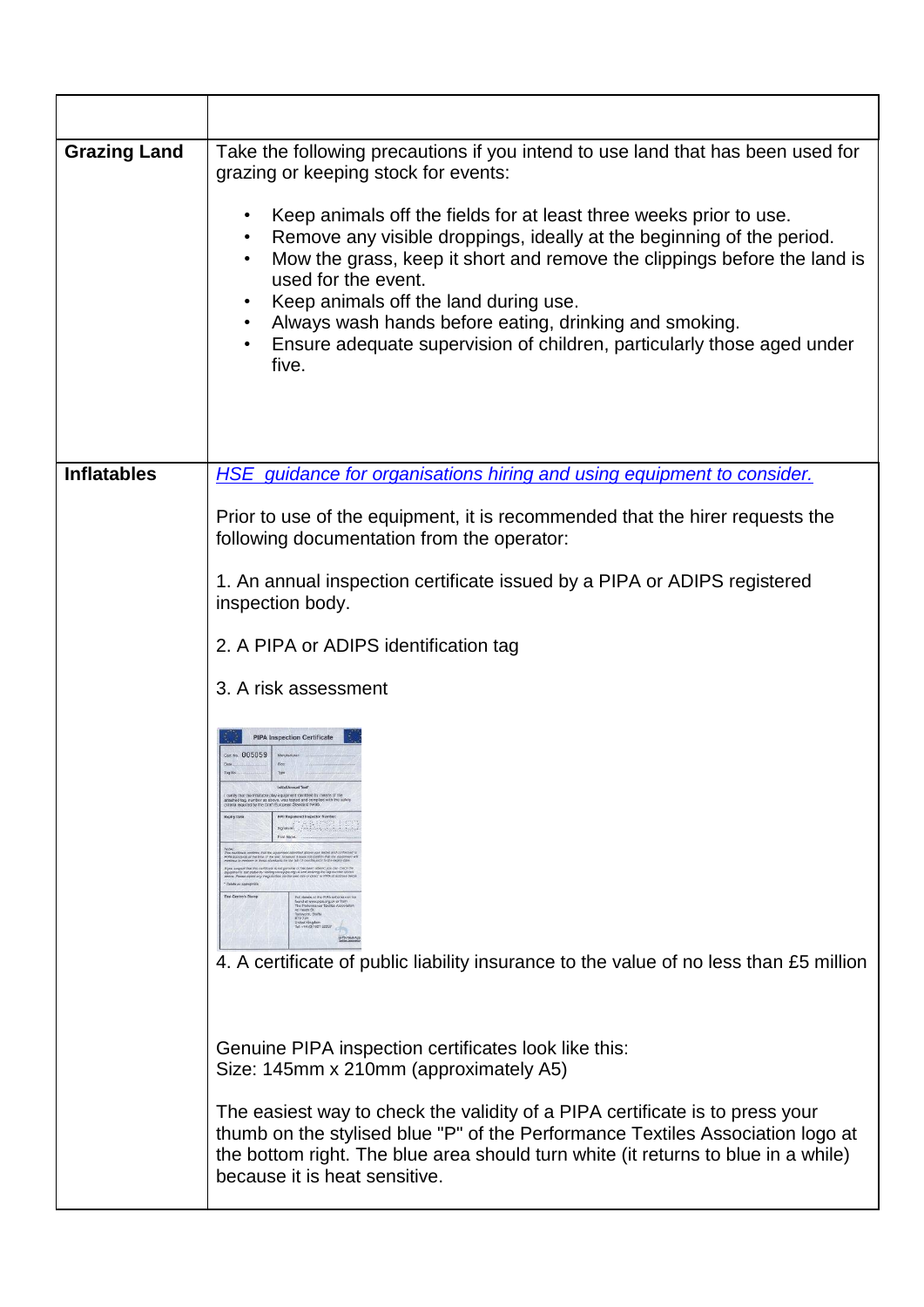Scanned or copied certificates will show the word "COPY" repeated faintly in the background. Be sure to check the expiry date Following a design revision, there are now two types of tags:



Old (before Dec 2006)

New (after Dec 2006) The new tag is flexible with two of the "jumping 'i's" in metallic foil.



You can check the validity of any tag by entering the unique number into the form on the PIPA website – www.pipa.org.uk

Genuine ADIPS inspection certificates should look like this:

| <b>ADIPS</b><br><b>Improve Taring Tenantos Document Scheme</b>                                                                                                                                                                                                                                                                                                                                                                                                                                                                                                                                                                                                                                   |                  | Declaration of Operational Compliance (DOC)<br>by a Registered Inspection Body<br>of an Amusement Device in accordance with Section D of<br>Fairgrounds and Ansatement Parks - Outdance on Safe Practice" HSG | 725                  |                       |             |
|--------------------------------------------------------------------------------------------------------------------------------------------------------------------------------------------------------------------------------------------------------------------------------------------------------------------------------------------------------------------------------------------------------------------------------------------------------------------------------------------------------------------------------------------------------------------------------------------------------------------------------------------------------------------------------------------------|------------------|---------------------------------------------------------------------------------------------------------------------------------------------------------------------------------------------------------------|----------------------|-----------------------|-------------|
| Controller                                                                                                                                                                                                                                                                                                                                                                                                                                                                                                                                                                                                                                                                                       |                  | DOC is report New 20110010: I K.                                                                                                                                                                              |                      |                       |             |
| Apon. & Marritt, No. 1                                                                                                                                                                                                                                                                                                                                                                                                                                                                                                                                                                                                                                                                           |                  | Expiry Detes (no later than):                                                                                                                                                                                 |                      |                       |             |
| Address:                                                                                                                                                                                                                                                                                                                                                                                                                                                                                                                                                                                                                                                                                         |                  | Inspection Body's Ride No:                                                                                                                                                                                    |                      |                       |             |
|                                                                                                                                                                                                                                                                                                                                                                                                                                                                                                                                                                                                                                                                                                  |                  | Inspection Body's Ref. No:                                                                                                                                                                                    |                      |                       |             |
|                                                                                                                                                                                                                                                                                                                                                                                                                                                                                                                                                                                                                                                                                                  |                  | Assn. Machine Serial No:                                                                                                                                                                                      |                      |                       |             |
|                                                                                                                                                                                                                                                                                                                                                                                                                                                                                                                                                                                                                                                                                                  |                  |                                                                                                                                                                                                               | Manufacturer         |                       |             |
| Name of Device<br>ADPS ID No.                                                                                                                                                                                                                                                                                                                                                                                                                                                                                                                                                                                                                                                                    |                  | Manufacturer's Serial No:                                                                                                                                                                                     |                      |                       |             |
| Generic Name &<br>Description                                                                                                                                                                                                                                                                                                                                                                                                                                                                                                                                                                                                                                                                    |                  |                                                                                                                                                                                                               | Date of Manufacture: |                       |             |
|                                                                                                                                                                                                                                                                                                                                                                                                                                                                                                                                                                                                                                                                                                  |                  |                                                                                                                                                                                                               | Date of Importation: |                       |             |
| that been confirmed to us by the controller analysis its representative ind                                                                                                                                                                                                                                                                                                                                                                                                                                                                                                                                                                                                                      |                  |                                                                                                                                                                                                               |                      | he e're se o'na 200   |             |
| the structure main manifestation and approximate magnetized structure<br>I further contints that, an far as resonnance arachitative<br>lugach and rejergizer the coment of the Australian Report Josef Seloy, the airby office<br>agains of the device, at the line of inquiries, have not deleterated in an extent that is lines to<br>The includes required documents relating to any safety critical resolitations (that have been notified).<br>The mosts of Design Review, Assessment of Conformity to Design and Initial Test for a Design.<br>tatutly fitst assessment are in place and available<br>The abuta has been appeared where necessary to minimize apriger as advised by makery |                  |                                                                                                                                                                                                               |                      |                       |             |
| <b>Stated </b><br>Public Name                                                                                                                                                                                                                                                                                                                                                                                                                                                                                                                                                                                                                                                                    | $-$ Data company |                                                                                                                                                                                                               |                      | ADPS Reporters Number |             |
| The Reports and Certificates Island below are in place and auxiliatie (or in the case of a new device) will be forwarded when 35 days.                                                                                                                                                                                                                                                                                                                                                                                                                                                                                                                                                           |                  |                                                                                                                                                                                                               |                      |                       |             |
| Dincipline                                                                                                                                                                                                                                                                                                                                                                                                                                                                                                                                                                                                                                                                                       |                  | <b>Name of Impection Body</b>                                                                                                                                                                                 | Report Ref. No.      |                       | Expiry Date |
| Report of Design Review or<br><b>Maturity Risk Assessment</b>                                                                                                                                                                                                                                                                                                                                                                                                                                                                                                                                                                                                                                    |                  |                                                                                                                                                                                                               |                      |                       |             |
| <b>Report of Conformity</b>                                                                                                                                                                                                                                                                                                                                                                                                                                                                                                                                                                                                                                                                      |                  |                                                                                                                                                                                                               |                      |                       |             |
| Report of Initial Text                                                                                                                                                                                                                                                                                                                                                                                                                                                                                                                                                                                                                                                                           |                  |                                                                                                                                                                                                               |                      |                       |             |
| Mechanical/Structural T.F.R.                                                                                                                                                                                                                                                                                                                                                                                                                                                                                                                                                                                                                                                                     |                  |                                                                                                                                                                                                               |                      |                       |             |
| <b>Electrical T.E.R.</b>                                                                                                                                                                                                                                                                                                                                                                                                                                                                                                                                                                                                                                                                         |                  |                                                                                                                                                                                                               |                      |                       |             |
| <b>Functional Test Report</b>                                                                                                                                                                                                                                                                                                                                                                                                                                                                                                                                                                                                                                                                    |                  |                                                                                                                                                                                                               |                      |                       |             |
| N.D.T. Report                                                                                                                                                                                                                                                                                                                                                                                                                                                                                                                                                                                                                                                                                    |                  |                                                                                                                                                                                                               |                      |                       |             |
|                                                                                                                                                                                                                                                                                                                                                                                                                                                                                                                                                                                                                                                                                                  |                  |                                                                                                                                                                                                               |                      |                       |             |
| <b>Preumatic Test Report</b>                                                                                                                                                                                                                                                                                                                                                                                                                                                                                                                                                                                                                                                                     |                  |                                                                                                                                                                                                               |                      |                       |             |
| <b>Hydraulic Test Report</b>                                                                                                                                                                                                                                                                                                                                                                                                                                                                                                                                                                                                                                                                     |                  |                                                                                                                                                                                                               |                      |                       |             |
| Other (State Discipline)                                                                                                                                                                                                                                                                                                                                                                                                                                                                                                                                                                                                                                                                         |                  |                                                                                                                                                                                                               |                      |                       |             |

Upon successful completion of an ADIPS inspection, the inflatable operator is issued with a 'plate' or sticker which will be attached to the device.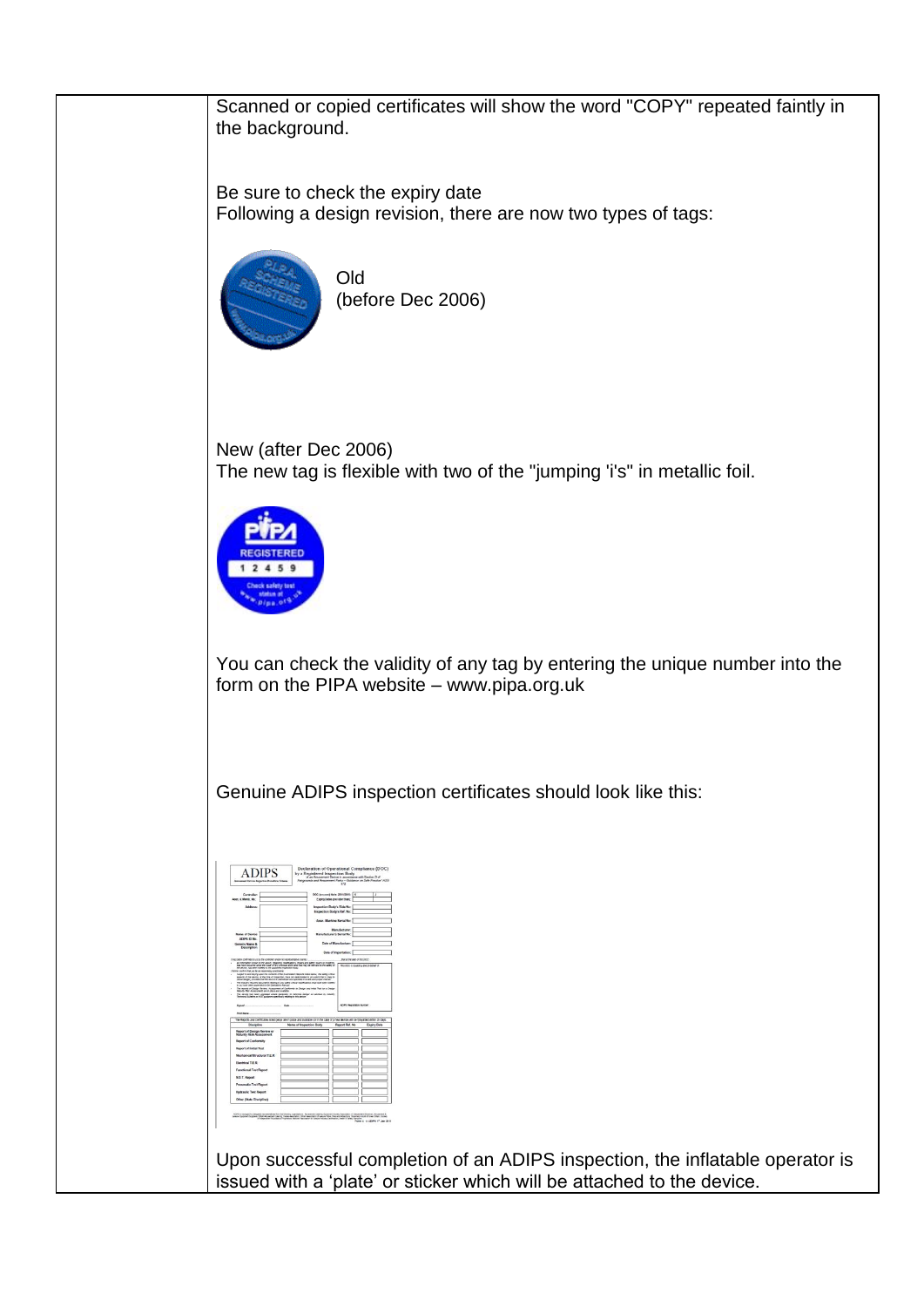| NOTE THE HOLOGRAPHIC FOIL THAT SHOWS IT IS A GENUINE PLATE.                                                                                                                                                                                                                                                                                                                                                                                                                                                                                                                                                   |
|---------------------------------------------------------------------------------------------------------------------------------------------------------------------------------------------------------------------------------------------------------------------------------------------------------------------------------------------------------------------------------------------------------------------------------------------------------------------------------------------------------------------------------------------------------------------------------------------------------------|
| ADIPS registrations can be checked online at https://adips.co.uk/                                                                                                                                                                                                                                                                                                                                                                                                                                                                                                                                             |
| A risk assessment should be obtained from the operator which identifies the<br>hazards associated with use of the inflatable and outlines control measures to<br>minimise risk of injury.                                                                                                                                                                                                                                                                                                                                                                                                                     |
| Common recognised hazards with inflatables include:                                                                                                                                                                                                                                                                                                                                                                                                                                                                                                                                                           |
| instability and blowing away in windy conditions;<br>collapse caused by loss of pressure<br>falls from the structure<br>tripping (particularly over anchorages)<br>access to dangerous parts of the machinery<br>electrical hazards                                                                                                                                                                                                                                                                                                                                                                           |
| Safety inspections should be carried out by the operator before each use.<br>These should include checking that:                                                                                                                                                                                                                                                                                                                                                                                                                                                                                              |
| The site given over for the inflatable is suitable with<br>adequate crowd control measures<br>Anchorages are intact and ropes not worn or chafed<br>There are no holes or rips in fabric or seams<br>There is sufficient blower pressure to give a firm footing<br>There are no exposed electrical components and no signs<br>$\bullet$<br>of wear and tear on plugs, sockets, cables and switches<br>The blower is correctly positioned, adequately protected<br>٠<br>and not causing a hazard<br>Sufficient numbers of suitably trained staff are available to<br>٠<br>supervise people using the equipment |
| Operators of devices should never:                                                                                                                                                                                                                                                                                                                                                                                                                                                                                                                                                                            |
| Set the device up near overhead powerlines or obstacles<br>$\bullet$<br>with obvious projections<br>Ignore prescribed height restrictions or exceed maximum<br>occupancy guidelines<br>Let inflatables be used when wind speeds exceed Force 5<br>on the Beaufort scale.<br>Allow people to play on the equipment unsupervised<br>Allow people to eat, drink or chew gum whilst on the<br>equipment<br>Allow people to play on the step, the front apron or walls<br>Allow people to play on the equipment whilst it is being<br>either inflated or deflated                                                  |
| Under no circumstances must the equipment be used if any defects are found<br>which could possibly lead to danger.                                                                                                                                                                                                                                                                                                                                                                                                                                                                                            |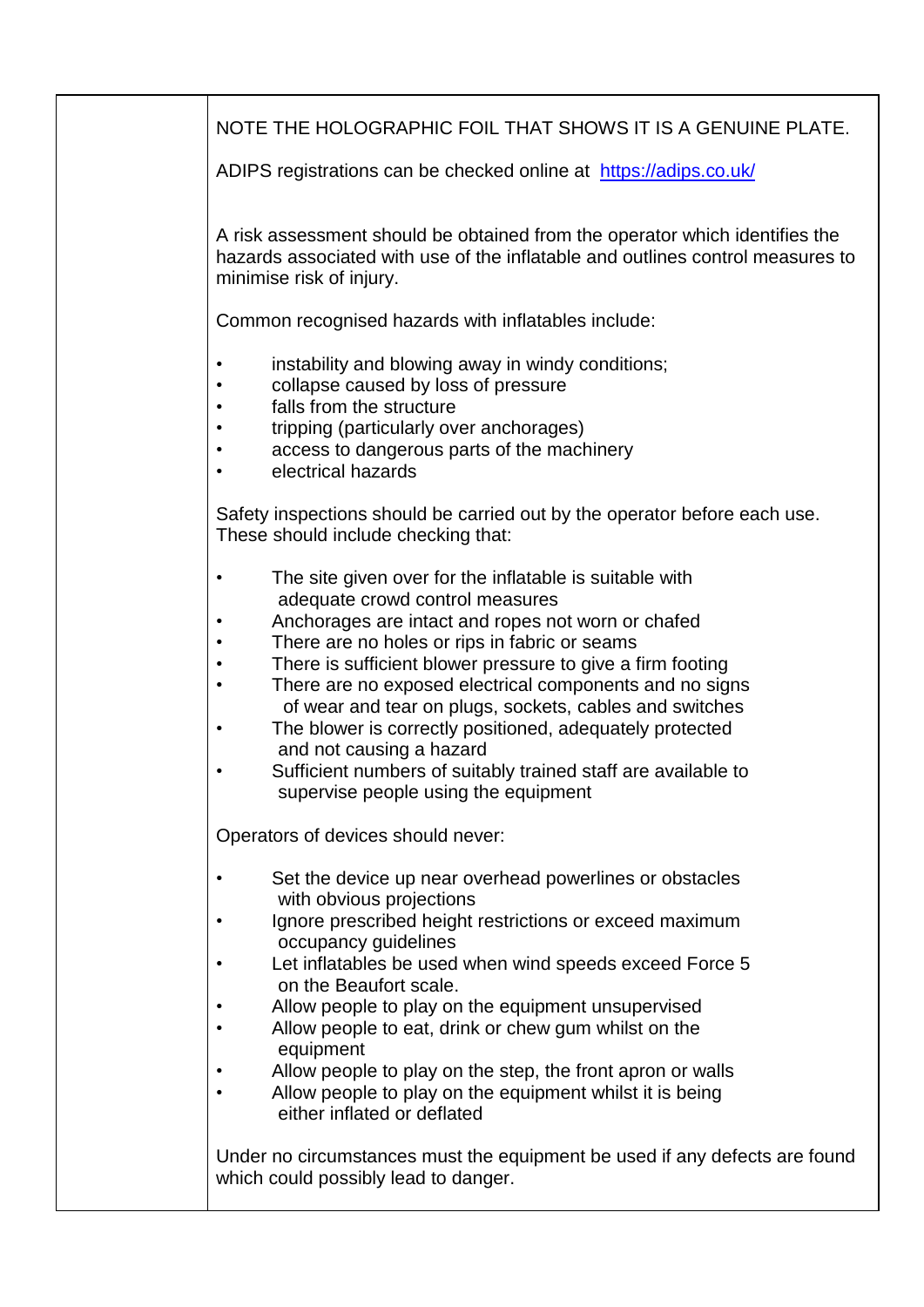|                  | For more information visit www.pipa.org.uk or https://adips.co.uk/<br>or see:                                                                                                                                                                                                                                                                                                                                                                                                                                                                       |
|------------------|-----------------------------------------------------------------------------------------------------------------------------------------------------------------------------------------------------------------------------------------------------------------------------------------------------------------------------------------------------------------------------------------------------------------------------------------------------------------------------------------------------------------------------------------------------|
|                  | BS EN 14960:2006. Inflatable play equipment                                                                                                                                                                                                                                                                                                                                                                                                                                                                                                         |
|                  | <b>HSE Books</b><br>Fairgrounds and amusement parks: Guidance on safe practice HSG175 1997<br>ISBN 0717611744                                                                                                                                                                                                                                                                                                                                                                                                                                       |
|                  | https://www.hse.gov.uk/pubns/books/hsg175.htm free downloads                                                                                                                                                                                                                                                                                                                                                                                                                                                                                        |
|                  | BS EN 60204 -1: 1992 Safety of machinery. Electrical equipment of machines.<br>Part 1. Specification for general requirements                                                                                                                                                                                                                                                                                                                                                                                                                       |
|                  | BS EN 60529: 1992 Specification for degrees of protection provided by<br>enclosures (IP Code)                                                                                                                                                                                                                                                                                                                                                                                                                                                       |
|                  | BS 7671: 1992 Requirements for electrical installation. IEE Wiring Regulations<br>(Sixteenth edition)                                                                                                                                                                                                                                                                                                                                                                                                                                               |
| <b>Insurance</b> | Good forward planning will help you design out a lot of the risks associated<br>with events, however there will always be occasions when plans go wrong and<br>it could be an expensive problem.                                                                                                                                                                                                                                                                                                                                                    |
|                  | Event insurance will help protect you against the unforeseen with cover<br>commonly including:                                                                                                                                                                                                                                                                                                                                                                                                                                                      |
|                  | <b>Public and employers' liability</b> - cover if you face a claim for compensation<br>payable to a third party, following actual or alleged accidental bodily injury or<br>damage to their property, if the incident happens during your event. This also<br>includes injuries from food poisoning caused by food or drink served as<br>hospitality by you. You can choose the amount covered (usually a minimum of<br>£5 million) and can purchase additional liability cover your legal liability for<br>injury to your own staff or volunteers. |
|                  | <b>Criminal defence</b> – cover if a criminal action is brought against you for any<br>breach of statute or regulation. Your insurer will pay the defence costs incurred<br><b>Cancellation</b> – cover if the event you've arranged has to be cancelled for<br>reasons beyond your control. You're covered for losses up to the sum insured.<br><b>Property damage</b> - cover for loss of or damage to property which you own or<br>for which you're legally responsible (for example, hired equipment)                                           |
|                  | Insurance is not a legal requirement though you will find that in practice it is<br>very hard to operate without it.                                                                                                                                                                                                                                                                                                                                                                                                                                |
|                  | Suppliers who attend your event such as stallholders, street entertainers etc.<br>should also hold their own insurance and it is important that event organisers<br>ask to see these documents.                                                                                                                                                                                                                                                                                                                                                     |
| Licensing        | The licensing of events is governed by the Licensing Act 2003. The types of<br>activity that are subject to licensing are the sale/supply of alcohol, the provision<br>of regulated entertainment and the provision of late night refreshment.                                                                                                                                                                                                                                                                                                      |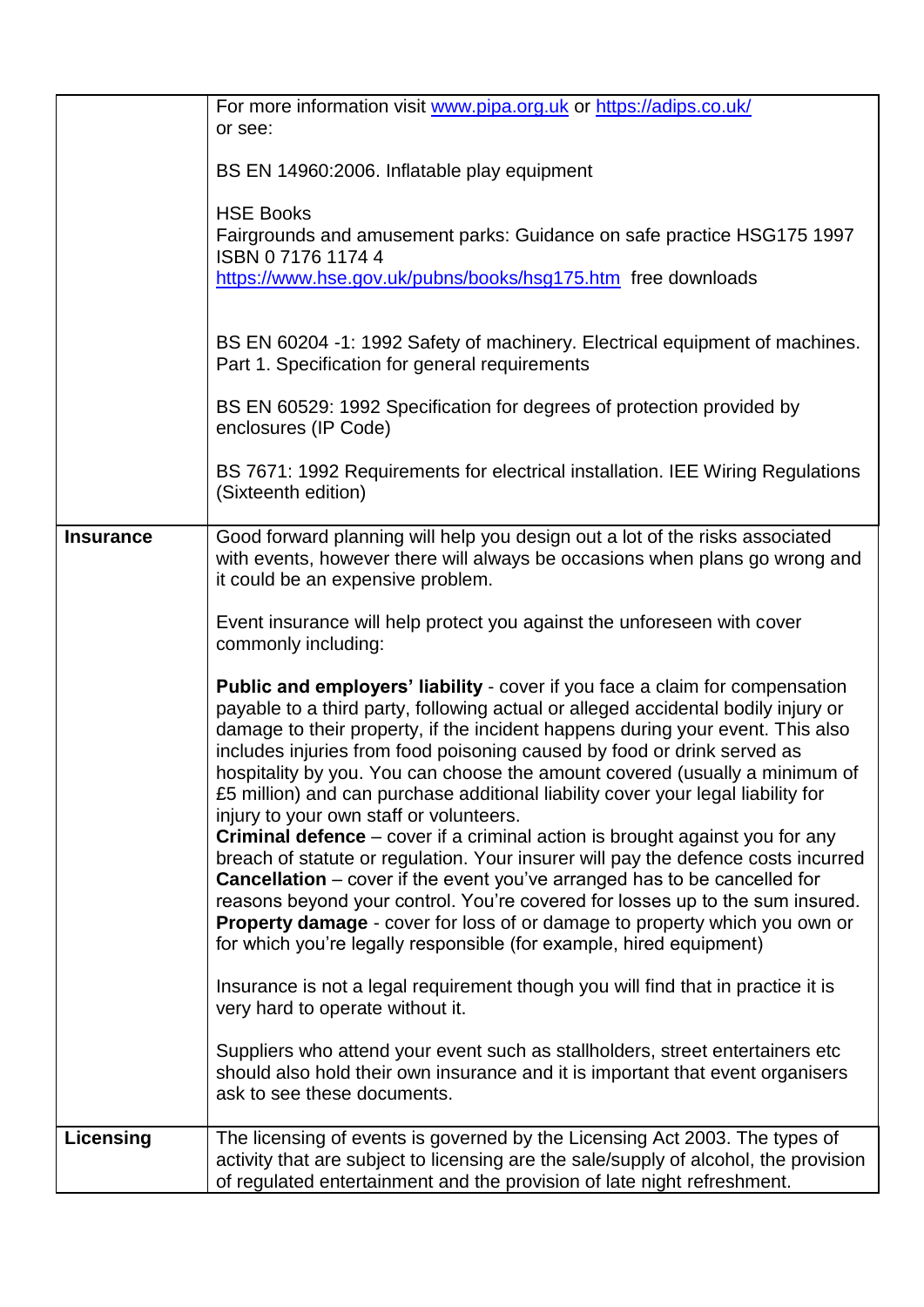|                                   | The sale/supply of alcohol means even if you provide a free drink within the<br>price of the ticket, it is still deemed to be a sale.                                                                                                                                                                                                                                                                                                                                                   |
|-----------------------------------|-----------------------------------------------------------------------------------------------------------------------------------------------------------------------------------------------------------------------------------------------------------------------------------------------------------------------------------------------------------------------------------------------------------------------------------------------------------------------------------------|
|                                   | Regulated entertainment is all types including, plays, films, boxing, wrestling,<br>live and recorded music and dancing.                                                                                                                                                                                                                                                                                                                                                                |
|                                   | Late night refreshment is the supply of hot food or drink after 11pm on any<br>night.                                                                                                                                                                                                                                                                                                                                                                                                   |
|                                   | You can have one of two main types of licence,<br>Premises Licence which once obtained does not expire<br>• Temporary Events Notice.                                                                                                                                                                                                                                                                                                                                                    |
|                                   | Premises Licences allow events to take place at any time specified on the<br>licence, where as a Temporary Events Notice is only for one particular event,<br>and there is a limit on the number you can apply for at any one premise a year,<br>currently twelve.<br>https://www.gov.uk/temporary-events-notice                                                                                                                                                                        |
|                                   | The cost of a Premises Licence can depend on the premises, if it is a village<br>hall and no alcohol is sold then it is free, if alcohol is permitted on the licence<br>there is a fee based on a sliding scale and an annual fee.                                                                                                                                                                                                                                                      |
|                                   | Currently the government is consulting on changes to regulated entertainment<br>which may well alter some of the above provisions.                                                                                                                                                                                                                                                                                                                                                      |
|                                   | Note: The Live Music Act 2012 deregulated some forms of live music. If you<br>plan to have unamplified performances at your event e.g. an acoustic singer or<br>choir you will not need a licence. If in doubt contact your local authority<br>licensing service.                                                                                                                                                                                                                       |
| Liquefied<br><b>Petroleum Gas</b> | Gas fixtures and systems can pose serious risk of combustion and therefore<br>should only be maintained by a competent person who is 'gas safe' registered<br>for LPG appliances.                                                                                                                                                                                                                                                                                                       |
|                                   | LPG is heavier than air and there can be a build-up of gas at low level if<br>adequate ventilation is not provided, therefore do not store or used LPG<br>indoors (even inside marquees or trailers) and keep them away from naked<br>flames.                                                                                                                                                                                                                                           |
|                                   | There are certain basic requirements for the use and storage of LPG cylinders:                                                                                                                                                                                                                                                                                                                                                                                                          |
|                                   | All cylinders should be transported, used and stored in the upright<br>$\bullet$<br>position and caged wherever possible to prevent tampering<br>The pipes used to convey the gas should be of the recommended type<br>$\bullet$<br>and in good condition, with hose clips conforming to the manufacturer's<br>specification (or BS 1389 1986) at each end. Jubilee clips are not<br>acceptable.<br>Spare cylinders should be stored at least 12 metres away from those in<br>$\bullet$ |
|                                   | use.                                                                                                                                                                                                                                                                                                                                                                                                                                                                                    |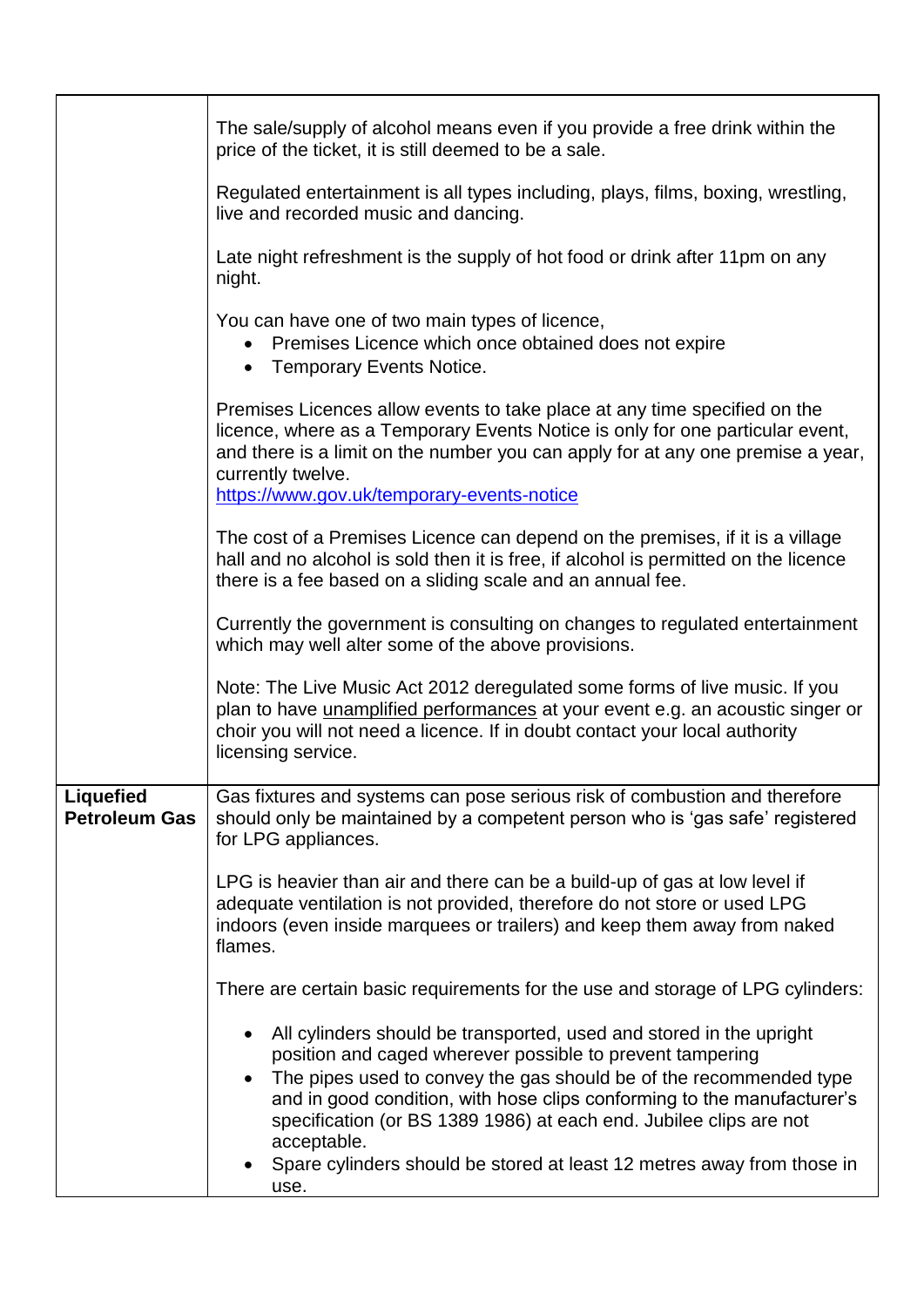| If you intend to allow selling to take place at your event - e.g. in the form of a<br>car boot sale, craft fair or farmers' market - then you could require a special<br>licence from Nottingham City Council. This is due to an ancient Royal Market<br>Charter being in place which allows them to claim dues owed by 'rival' market<br>operators. However, this licence is only applicable if the location of your event<br>falls within a 6 and 2/3 miles catchment area of a Nottingham City Council<br>market (e.g Sneinton, Bulwell and Victoria Centre.) To enquire about your<br>status please contact Nottingham City Council on 0115 915 6970 or email<br>markets.fairs@nottinghamcity.gov.uk. There is a charge for a licence, starting<br>from £4.50 per stall for a commercial venture or a one off fee of £30 for charity<br>ventures. |
|-------------------------------------------------------------------------------------------------------------------------------------------------------------------------------------------------------------------------------------------------------------------------------------------------------------------------------------------------------------------------------------------------------------------------------------------------------------------------------------------------------------------------------------------------------------------------------------------------------------------------------------------------------------------------------------------------------------------------------------------------------------------------------------------------------------------------------------------------------|
| If you intend to use any form of copyright music in your event e.g. via a public<br>address system, disco or live stage show, then you will need to consider<br>obtaining PPL and PRS licences, as required. The PRS represents composers,<br>songwriters and music publishers and the PPL represents performers and<br>record companies. Each organisation has a tariff structure, charging for<br>licences on the basis of audible square footage, attendances, entrance fees,<br>number of relay points etc. If you use copyright music as part of an event<br>without obtaining the required PRS or PPL licence you are risking a fine and<br>prosecution.<br>For more information visit www.prsformusic.com or www.ppluk.com                                                                                                                     |
|                                                                                                                                                                                                                                                                                                                                                                                                                                                                                                                                                                                                                                                                                                                                                                                                                                                       |
| Many events, particularly those held outdoors during the summer, include noisy<br>activities. These may include music, fireworks, fairgrounds, public<br>announcements and generators. Most events like this are occasional, but when<br>events occur regularly at the same site, noise can be annoying to local<br>residents. Your local district council has a legal duty to take action to deal with<br>problems like this.                                                                                                                                                                                                                                                                                                                                                                                                                        |
| People who arrange events must consider noise disturbance when they plan<br>the event.                                                                                                                                                                                                                                                                                                                                                                                                                                                                                                                                                                                                                                                                                                                                                                |
| In general the following issues should be considered as part of an event<br>organisation:                                                                                                                                                                                                                                                                                                                                                                                                                                                                                                                                                                                                                                                                                                                                                             |
| <b>Music Noise</b><br>$\triangleright$ what type of music will be played and is it live or recorded?<br>$\triangleright$ where will the music be played?<br>$\triangleright$ what time will the music be played and for how long?<br>$\triangleright$ where are the nearest houses?<br><b>Fireworks</b><br>$\triangleright$ what time will the display take place?<br>$\triangleright$ how noisy will the fireworks be?<br>$\triangleright$ have local residents been advised or invited?<br>$\triangleright$ where are the nearest houses?<br>$\triangleright$ will they disturb pets, horses or livestock?<br><b>Fairgrounds</b><br>where will the fair be located?                                                                                                                                                                                 |
|                                                                                                                                                                                                                                                                                                                                                                                                                                                                                                                                                                                                                                                                                                                                                                                                                                                       |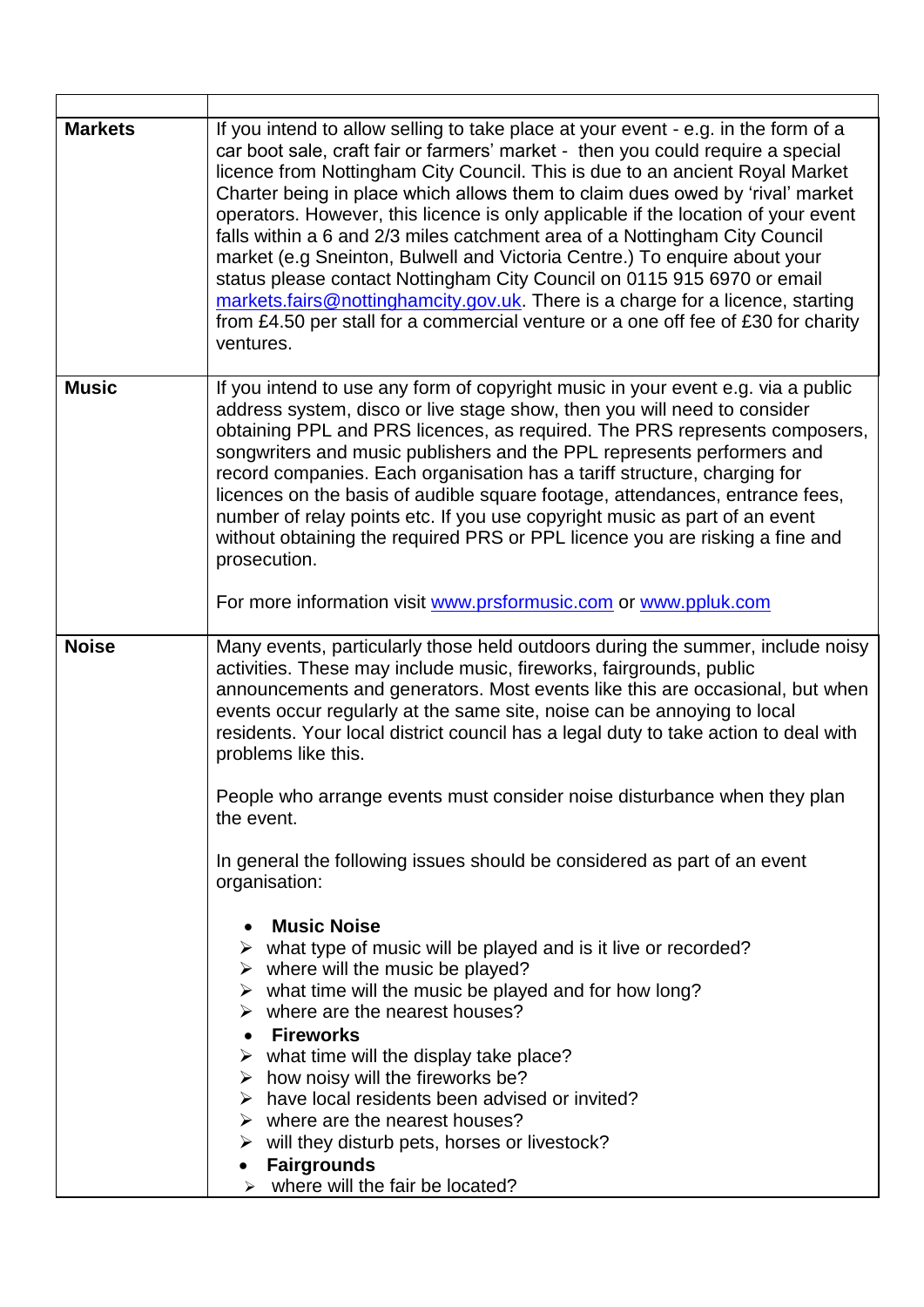| $\triangleright$ will it clash with other music noise?                                                                                           |
|--------------------------------------------------------------------------------------------------------------------------------------------------|
| has the operator been informed of any noise issues?<br>≻                                                                                         |
| $\triangleright$ what time will it be operating and for how long?                                                                                |
| <b>Public Address System</b><br>$\bullet$                                                                                                        |
| $\ge$ is the volume controlled?                                                                                                                  |
| $\triangleright$ will it be used as little as possible?                                                                                          |
| $\triangleright$ can it only be heard in the area required?                                                                                      |
| <b>Generators</b><br>$\bullet$                                                                                                                   |
| $\triangleright$ are they necessary - could mains be supplied?                                                                                   |
| $\triangleright$ can temporary shielding be provided?                                                                                            |
| $\triangleright$ do they incorporate good silencers?                                                                                             |
| $\triangleright$ are they situated away from houses?                                                                                             |
| $\triangleright$ will they only be used when necessary?                                                                                          |
|                                                                                                                                                  |
| In addition to the above, the following steps are recommended to help control<br>noise from events:                                              |
|                                                                                                                                                  |
| 1. Circulate a note to local residents informing them of the event. This note                                                                    |
| should state the duration and the scheduled time when the event will                                                                             |
| finish and that the organisers can be contacted during the event by                                                                              |
| telephone if residents are disturbed by noise. Give the telephone                                                                                |
| number and preferably the name of the person who will be dealing with<br>noise issues.                                                           |
|                                                                                                                                                  |
| 2. Take steps to minimise noise emitted from the event. Keep any noise<br>generated at such a level at the boundary of any neighbouring property |
| that it would be unlikely to be a nuisance to the occupier.                                                                                      |
| 3. Have a nominated person regularly patrol the area, particularly near any                                                                      |
| houses, during the event to ascertain noise levels. If the music is likely                                                                       |
| to cause a nuisance then the volume should be reduced.                                                                                           |
| 4. Take steps to advise patrons leaving the event, especially late at night,                                                                     |
| to leave quietly and not to unreasonably disturb residents in the                                                                                |
| neighbourhood.                                                                                                                                   |
|                                                                                                                                                  |
| Larger events involving music may require the employment of a competent                                                                          |
| noise consultant to monitor sound levels throughout such. If considering                                                                         |
| running an event such as this you are advised to contact your local district                                                                     |
| council environmental health service at least one month before the event takes                                                                   |
| place to discuss your plans and check on any noise monitoring requirements.                                                                      |
|                                                                                                                                                  |
| Finally, remember that even temporary events can be a source of considerable                                                                     |
| annoyance and nuisance to neighbours if noise is not controlled to a                                                                             |
| reasonable level.                                                                                                                                |
|                                                                                                                                                  |
| If you, as an organiser of an event, fail to follow the above advice, a noise                                                                    |
| nuisance may occur; against which the council is legally obliged to take action                                                                  |
| under the Environmental Protection Act 1990. If a nuisance does occur, you                                                                       |
| may jeopardise your chances of holding similar events in future.                                                                                 |
|                                                                                                                                                  |
|                                                                                                                                                  |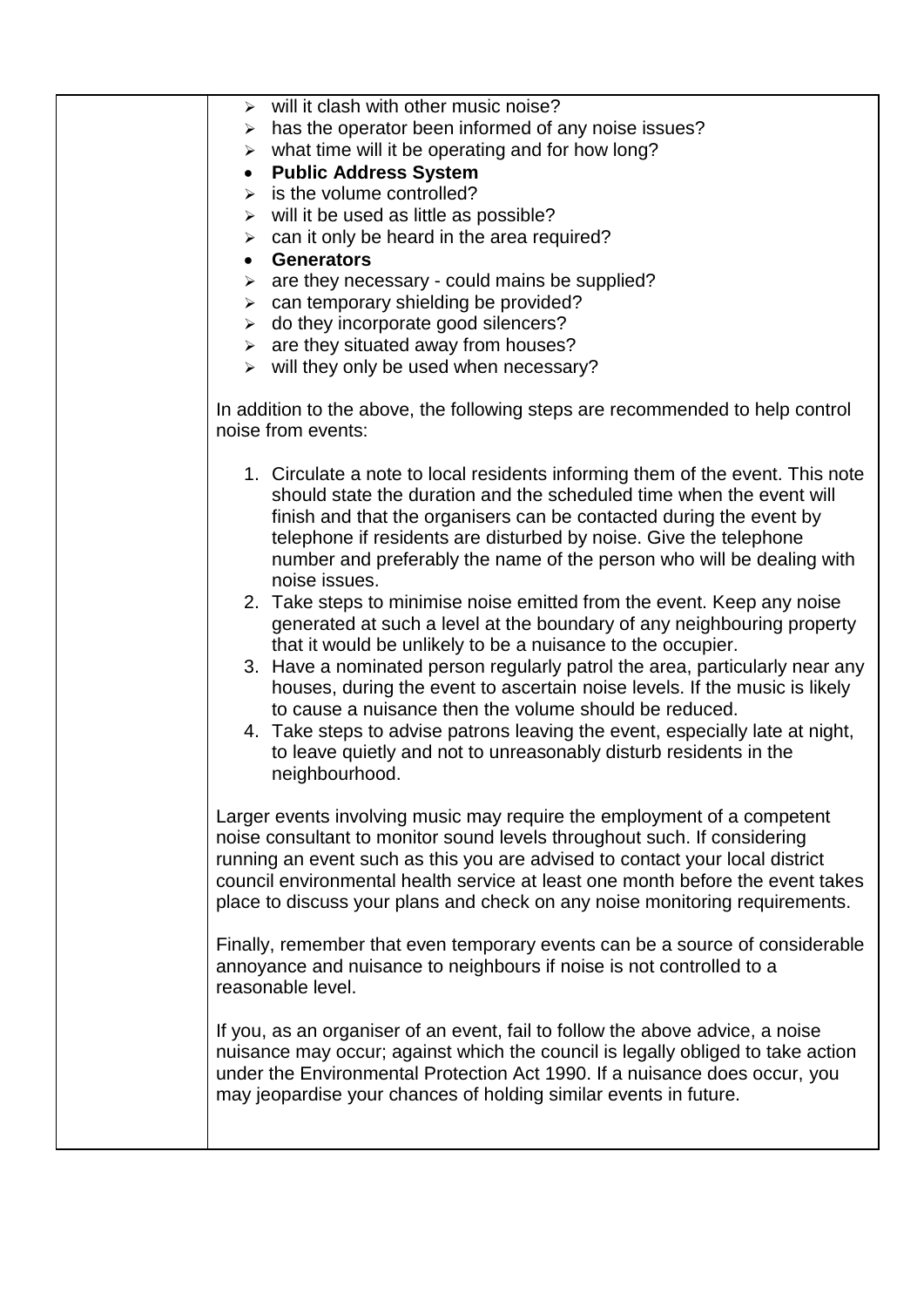| Parades,                          | It is the responsibility of organisers of parades, marches and carnivals to                                                                                                                                                                                                                                                                                                                                                                         |
|-----------------------------------|-----------------------------------------------------------------------------------------------------------------------------------------------------------------------------------------------------------------------------------------------------------------------------------------------------------------------------------------------------------------------------------------------------------------------------------------------------|
| marches and<br>carnivals          | provide their own marshalling services, whether through the deployment of<br>volunteers or a paid traffic management company. Notts Police and<br>Nottinghamshire County Council Highways will be able to provide technical<br>advice and guidance to ensure a successful and safe event takes place,<br>however cannot provide physical manpower. Organisers should liaise with both<br>parties at the earliest opportunity to discuss their plans |
| <b>Police</b>                     | Most events should be capable of being carried out without the need for police<br>attendance. However, dependent on the nature and size of the event, police<br>may be involved in planning meetings and/ or attendance on the day.                                                                                                                                                                                                                 |
|                                   | The assessment of the need for police attendance will be principally based on<br>the need to discharge the police service's core responsibilities which are as<br>follows:                                                                                                                                                                                                                                                                          |
|                                   | - Protection of life and property;<br>- Prevention and detection of crime;<br>- Preventing or stopping breaches of the peace;<br>- Traffic regulation (within the legal powers provided by statute.);<br>- Activation of a contingency plan where there is an immediate threat to life and<br>co-ordination of resulting emergency service activities.                                                                                              |
|                                   | The level of police resources committed to any event and the action<br>undertaken will be proportionate to the assessment of risks posed by the event.                                                                                                                                                                                                                                                                                              |
|                                   | Police may charge for their officers' attendance at events and organisers will<br>be advised by the police where this appears appropriate. Police, however,<br>recognise the importance of key national and significant local community<br>events of a non-commercial nature and will normally endeavour to provide<br>advice without charge. Early discussion with police by event organisers is<br>strongly advised.                              |
| <b>Risk</b><br><b>Assessments</b> | It is important when planning your event to complete a written risk assessment.<br>The aim of a risk assessment is to identify potential hazards to the public,<br>participants and employees attending the event, assess the risks arising from<br>these hazards and then look at appropriate measures to eliminate or control<br>the risks.                                                                                                       |
|                                   | A hazard is anything that could cause harm and the risk is the chance high or<br>low, that someone could be harmed by the hazard.                                                                                                                                                                                                                                                                                                                   |
|                                   | A guide to carrying out a risk assessment:                                                                                                                                                                                                                                                                                                                                                                                                          |
|                                   | <b>Identify the Hazards</b><br>1.<br>Look for hazards that could cause harm such as: slipping/tripping, moving<br>vehicles, water, chemicals etc.<br>Decide who might be harmed and how<br>2.<br>Look at groups of people who may be affected such as spectators, your staff,<br>contractors etc                                                                                                                                                    |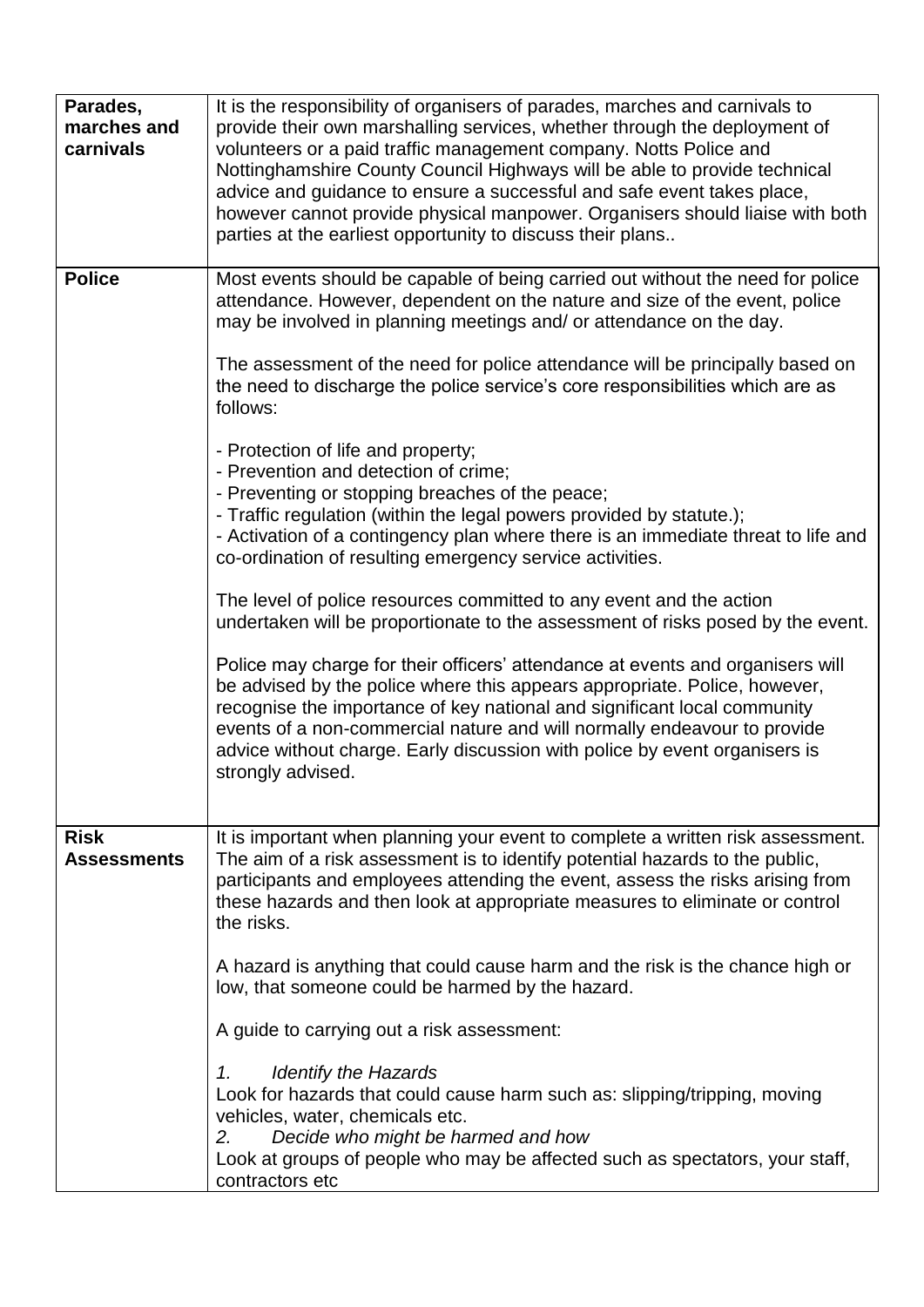|                      | 3.<br>Evaluate the risks                                                                                                                    |
|----------------------|---------------------------------------------------------------------------------------------------------------------------------------------|
|                      | For each risk consider whether or not it can be eliminated completely. If the risk                                                          |
|                      | cannot be removed decide what must be done to reduce it to an acceptable                                                                    |
|                      | level.                                                                                                                                      |
|                      | Record your findings and implement them<br>4.                                                                                               |
|                      | Review your assessment regularly and update if needed<br>5.                                                                                 |
|                      | Contractors, suppliers and performers involved in your event should supply                                                                  |
|                      | their own risk assessments. It is important that as event organiser you are                                                                 |
|                      | aware of the hazards associated with these services and are satisfied that                                                                  |
|                      | suitable control measures are in place for them to operate safely.                                                                          |
|                      |                                                                                                                                             |
|                      | For more information visit www.hse.gov.uk                                                                                                   |
|                      |                                                                                                                                             |
| <b>Road Closures</b> | If you are planning any kind of event which may have an effect on the public                                                                |
|                      | roads or pavements, Nottinghamshire County Council need to know about it.                                                                   |
|                      | This includes causing an impact on traffic or parking arrangements, or involve a<br>closure or restriction of the use of a road or pavement |
|                      |                                                                                                                                             |
|                      | The Council has responsibility for most of the roads and pavements in the                                                                   |
|                      | County and has a duty to manage their use. If the impact of an event is not                                                                 |
|                      | taken into account it could cause disruption to local residents and traffic, and                                                            |
|                      | make access to the event difficult. It is illegal to obstruct a public highway                                                              |
|                      | without approval. It is important therefore, that appropriate arrangements are                                                              |
|                      | made to manage traffic during an event.                                                                                                     |
|                      | The Council will do its best to help your event run smoothly by allowing                                                                    |
|                      | specific traffic or parking requirements to be put in place and ensuring that                                                               |
|                      | things like road works do not disrupt your event.                                                                                           |
|                      |                                                                                                                                             |
|                      | They will advise you if the event you want to hold requires legal permission or if                                                          |
|                      | particular measures should be put in place. The type, size, location and timing                                                             |
|                      | of an event will determine what, if any, action is required.                                                                                |
|                      | For events that have a minimal impact on traffic flow or parking it may be                                                                  |
|                      | appropriate for suitably insured organisers to implement traffic and/or parking                                                             |
|                      | measures by following guidance provided by the County Council. However,                                                                     |
|                      | some events may require this to be undertaken by specially trained people.                                                                  |
|                      |                                                                                                                                             |
|                      | If a temporary traffic regulation order is required you will need to give 3 months                                                          |
|                      | notice for registration of the event and to allow time for the coordination and                                                             |
|                      | legal processes to be completed.                                                                                                            |
|                      | Events that are likely to have a major impact on the use of roads or pavements                                                              |
|                      | may require 12 months notice, so planning ahead is important.                                                                               |
|                      |                                                                                                                                             |
|                      | The Council does not charge to provide advice regarding your event and traffic                                                              |
|                      | proposals. However, there is a cost to the County Council to make a traffic                                                                 |
|                      | regulation order and they usually require the organiser to cover the legal and                                                              |
|                      | advertising costs. If you contact the Council with the details of your event they                                                           |
|                      | will be able to advise you of these costs.                                                                                                  |
|                      |                                                                                                                                             |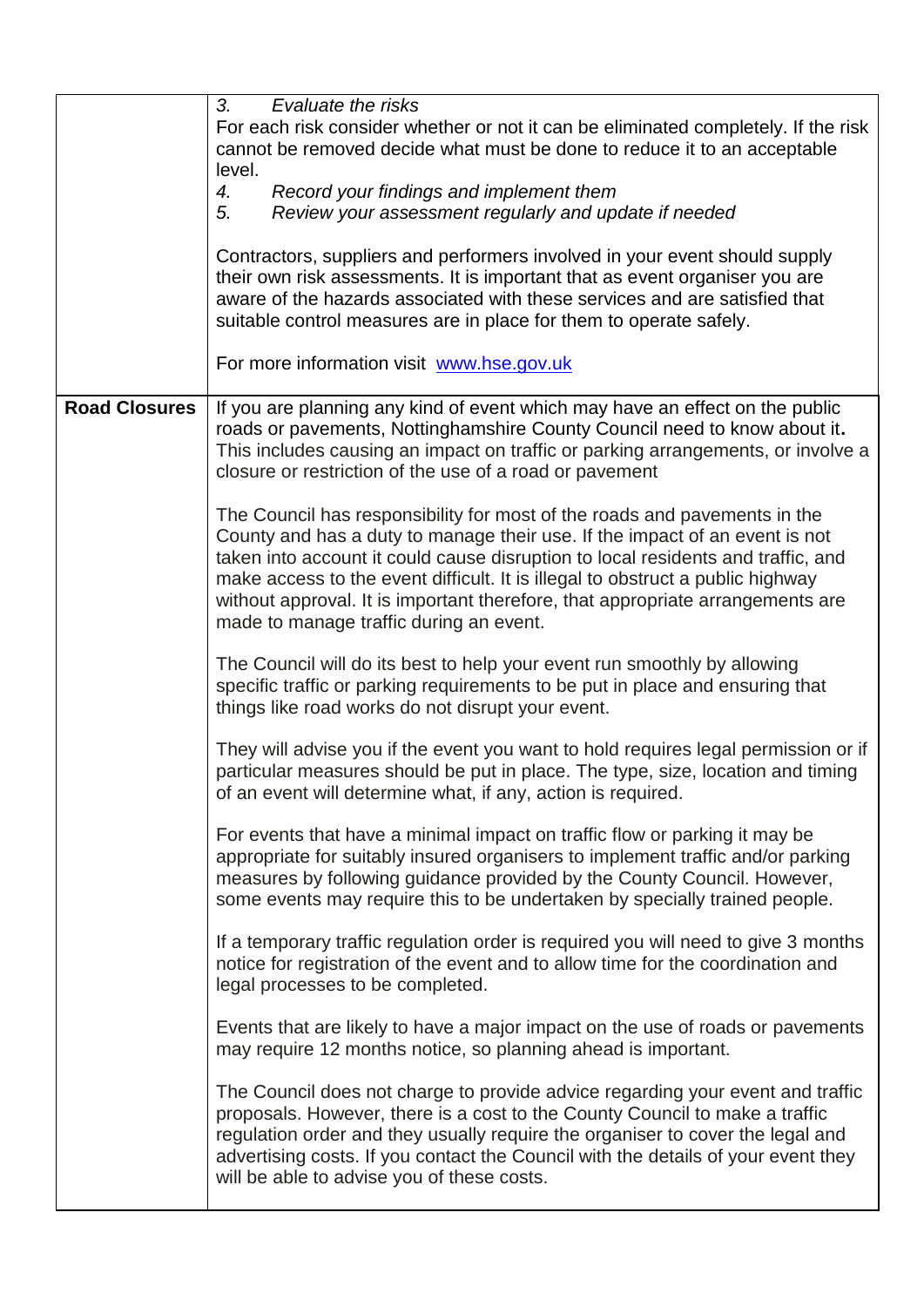| <b>Security</b> | Event organisers must take into account any security measures required at<br>their event. These will depend on circumstances such as the presence of VIPs,<br>large amounts of cash or valuable equipment and the sale alcohol.                                                                                                                                                                                                                                                                                                   |
|-----------------|-----------------------------------------------------------------------------------------------------------------------------------------------------------------------------------------------------------------------------------------------------------------------------------------------------------------------------------------------------------------------------------------------------------------------------------------------------------------------------------------------------------------------------------|
|                 | In 2001 the Private Security Industry Act was brought in to raise professional<br>standards within the Security Industry. It established a new organisation called<br>The Security Industry Authority (SIA) which exists to a) oversee the compulsory<br>licensing of individuals undertaking certain designated activities and b) manage<br>the voluntary Approved Contractor Scheme.                                                                                                                                            |
|                 | If you are employing security staff at your event you must check that they are<br>SIA registered to the appropriate standard.                                                                                                                                                                                                                                                                                                                                                                                                     |
|                 | For more information visit<br>https://www.gov.uk/government/organisations/security-industry-authority                                                                                                                                                                                                                                                                                                                                                                                                                             |
| <b>Stewards</b> | An event organiser will be expected to provide stewards for their event. The<br>number of stewards required will depend on the size and nature of the event<br>and factors to consider include:                                                                                                                                                                                                                                                                                                                                   |
|                 | 1 Is the event indoors or outdoors?<br>2 What are the likely weather conditions?<br>3 What type of event is it and who are they target audience?<br>4 Is alcohol to be sold at the event?<br>5 What time does the event operate?<br>6 Does the chosen site have hazardous characteristics?                                                                                                                                                                                                                                        |
|                 | Small scale, community type events may use local helpers and volunteers as<br>stewards, whereas for large-scale events it will be necessary to employ<br>stewards provided by a professional company. For any event it is essential that<br>all stewards are well briefed and are easily identifiable. Where applicable the<br>Police may also want to attend the steward's briefings. It is the event<br>organisers responsibility to ensure all stewards are trained and briefed and<br>there is a clear line of communication. |
| <b>Toilets</b>  | The HSE's Guide to health, safety and welfare at pop concerts (the purple<br>guide) sets out guidance for provision of sanitary facilities at outdoor events.<br>Organisers of events should ensure that adequate sanitary conveniences are<br>provided for the number of people expected and that consideration is given<br>to the location, access, construction and signage. They should not be<br>situated in the immediate vicinity of food stands.                                                                          |
|                 | Numbers of conveniences required will depend on the type of the event and<br>the nature of the audience. These figures assume a 50:50 male/female split.                                                                                                                                                                                                                                                                                                                                                                          |
|                 | Female conveniences: 1 WC for 100 females                                                                                                                                                                                                                                                                                                                                                                                                                                                                                         |
|                 | Male conveniences: 1 WC for 100 or fewer males                                                                                                                                                                                                                                                                                                                                                                                                                                                                                    |
|                 | 2 WCs for 101 - 500 males                                                                                                                                                                                                                                                                                                                                                                                                                                                                                                         |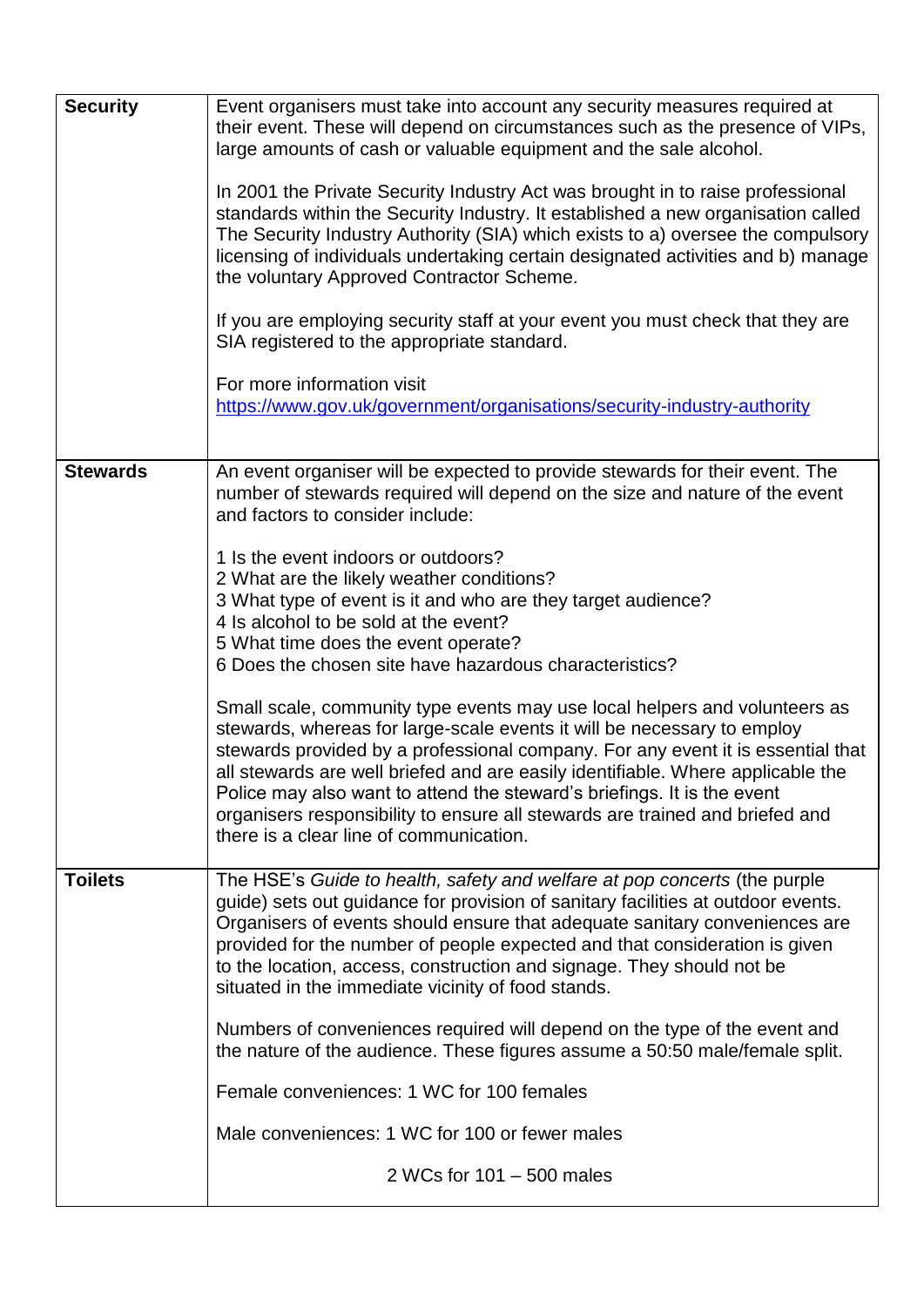|                                               | 3 WCs for 501 - 1000 males                                                                                                                                                                                                                                                                                                                                                                                                                                                                                                                                                                                              |
|-----------------------------------------------|-------------------------------------------------------------------------------------------------------------------------------------------------------------------------------------------------------------------------------------------------------------------------------------------------------------------------------------------------------------------------------------------------------------------------------------------------------------------------------------------------------------------------------------------------------------------------------------------------------------------------|
|                                               | The above figures assume an event duration of eight hours. They may be<br>reduced in the following way for shorter duration events.                                                                                                                                                                                                                                                                                                                                                                                                                                                                                     |
|                                               | More than 8 hours $-100\%$                                                                                                                                                                                                                                                                                                                                                                                                                                                                                                                                                                                              |
|                                               | Up to 6 hours $-80%$                                                                                                                                                                                                                                                                                                                                                                                                                                                                                                                                                                                                    |
|                                               | Up to 4 hours 75%                                                                                                                                                                                                                                                                                                                                                                                                                                                                                                                                                                                                       |
|                                               |                                                                                                                                                                                                                                                                                                                                                                                                                                                                                                                                                                                                                         |
| <b>Transport and</b><br>traffic<br>management | Event organisers need to consider how traffic servicing the event will reach<br>the venue and how the visitors will travel on the day. This will form part of the<br>event management plan and needs to identify whether any signs or traffic<br>management will be required, in order that approval can be obtained.                                                                                                                                                                                                                                                                                                   |
|                                               | These details need to be set down on maps, plans and text in order that they<br>may be considered for approval or simply to pass on to others helping to<br>organise the event or those taking part. For large events these details may<br>need to be presented to a local authority Safety Advisory Group.                                                                                                                                                                                                                                                                                                             |
|                                               | There is no single method which is right or wrong and the method will be<br>influenced by the level of detail being conveyed and the purpose of the<br>information included. Detailed signage proposals for urban areas and at<br>complex junctions require greater detail than many rural locations.                                                                                                                                                                                                                                                                                                                   |
|                                               | Pre-event information included in publicity and tickets can avert the need<br>for extensive signing by providing directions which include destinations<br>shown on permanent traffic signs.                                                                                                                                                                                                                                                                                                                                                                                                                             |
|                                               | Information to be conveyed will include transport and traffic routing for event<br>support and participants alike. Where the event itself is to take part on the<br>highway Nottinghamshire County Council will need to agree the location.<br>Organisers are encouraged to get in touch as early as possible in order that<br>they can give preliminary comments which will inform the planning process.<br>This is especially important for events which need a route for participants to<br>follow such as cycle/horse rides or running races where route selection will<br>need to be developed through discussion. |
|                                               | The following guidance identifies some of the questions that should be<br>considered in developing the plan, along with the more common standard<br>requirements:                                                                                                                                                                                                                                                                                                                                                                                                                                                       |
|                                               | <b>Transport Management Plan</b>                                                                                                                                                                                                                                                                                                                                                                                                                                                                                                                                                                                        |
|                                               | How will delivery vehicles reach the event site before,<br>during and after the event?<br>How will visitors to the event travel to the venue?<br>Will pre-event publicity and ticket holders' information<br>provide details of transport options to the venue,                                                                                                                                                                                                                                                                                                                                                         |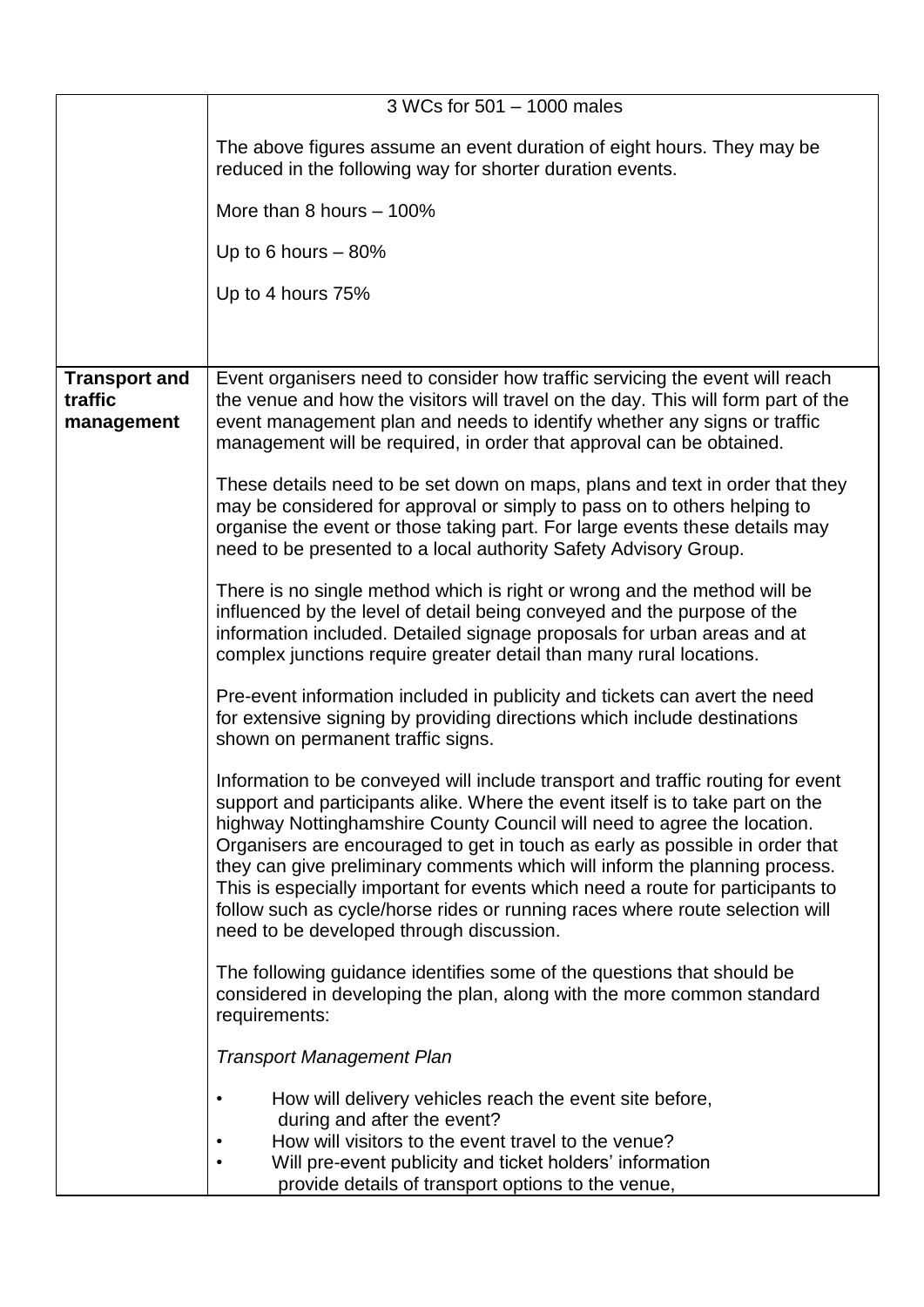| recommended routes and details of parking?<br>What car parking arrangements will be made for those<br>using their own transport?<br>For large events will traffic be directed to specific zones<br>and will this relate to their expected direction of approach<br>(e.g. according to home address)?                                                                                                                                                                                                                                                                                                                                                                                                                                                                                                                                            |  |
|-------------------------------------------------------------------------------------------------------------------------------------------------------------------------------------------------------------------------------------------------------------------------------------------------------------------------------------------------------------------------------------------------------------------------------------------------------------------------------------------------------------------------------------------------------------------------------------------------------------------------------------------------------------------------------------------------------------------------------------------------------------------------------------------------------------------------------------------------|--|
| <b>Traffic Routing</b><br>A plan indicating directions of travel for vehicle access and egress from the<br>main road network will explain overall traffic arrangements. This should<br>preferably be map based but diagrammatic forms may also be suitable. It is<br>usually easier to convey this information with maps, plans and diagrams<br>rather than text, although some supplementary text may also help.                                                                                                                                                                                                                                                                                                                                                                                                                               |  |
| Can directions be provided in advance using permanent<br>$\bullet$<br>traffic signs?<br>Will multiple entrances be used and an associated colour<br>٠<br>coding or identifying system be used?<br>Will access to the venue require the restriction of traffic<br>and / or parking on the roads nearby?                                                                                                                                                                                                                                                                                                                                                                                                                                                                                                                                          |  |
| <b>Direction Signs</b><br>Where additional temporary direction signs are necessary these need to be<br>pre-planned to identify the signs needed and the appropriate safe locations for<br>placing them.                                                                                                                                                                                                                                                                                                                                                                                                                                                                                                                                                                                                                                         |  |
| Plans, Schedules and Sign Faces<br>It will often be simplest to use a combination of plans, schedules and sign<br>diagrams / illustrations with appropriate cross referencing. Details should<br>include mounting height and fixing method to ensure that those placing the<br>signs understand what is intended, that they are appropriately equipped and<br>that approved details are used.                                                                                                                                                                                                                                                                                                                                                                                                                                                   |  |
| <b>Types of Signs</b><br>Signs required to convey messages to road users need to conform to the<br>Traffic Signs Regulations and General Directions. Some alternative forms of<br>signs may be authorised where these are intended only for participants during<br>the course of an event. These will be supplementary to other information (such<br>as direction arrows indicating a route to be followed during a cycle event).                                                                                                                                                                                                                                                                                                                                                                                                               |  |
| Location of Signs<br>Signage used for traffic control will usually need to be free standing and<br>therefore mounted on frames. Direction signs may make limited use of<br>permanent street furniture e.g. lamp posts. Care is needed in the latter case to<br>ensure that signs do not distract drivers from permanent signs or obstruct the<br>passage of vehicles, pedestrians, cyclists and equestrians. Visibility between<br>road users must not be obstructed and particular care taken to protect sight<br>lines for pedestrians. The size, weight and construction of signs need to be<br>considered to determine the suitability of fixing. Medium sized correx based<br>signs may usually be fixed for short periods using cable ties or string, taking<br>care to ensure that they will not slip to inappropriate mounting heights. |  |